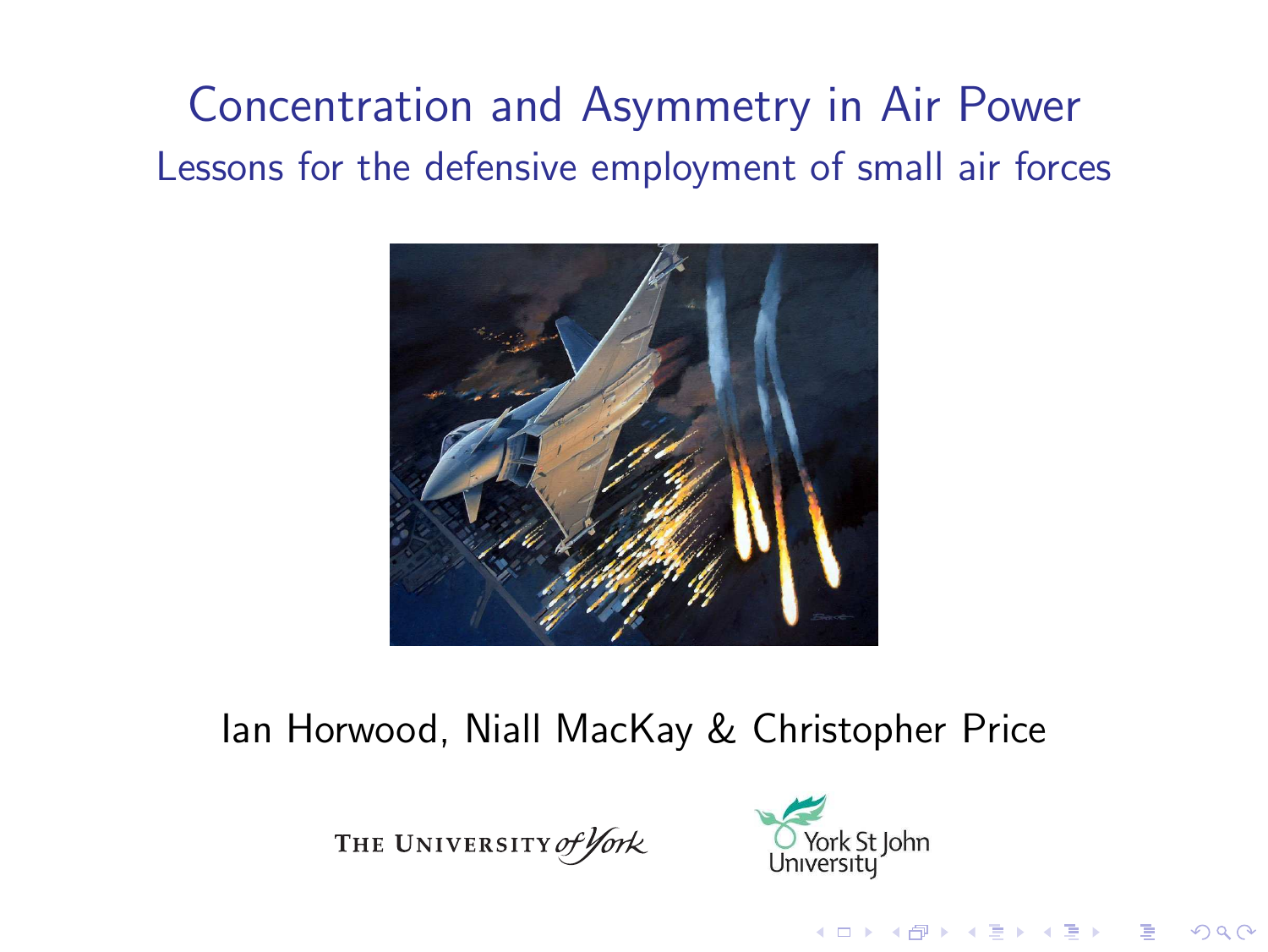#### What do the **historical data** tell us about the nature of concentration in air combat?

KO K K Ø K K I K I I LA K I I K K K K I LA K I I LA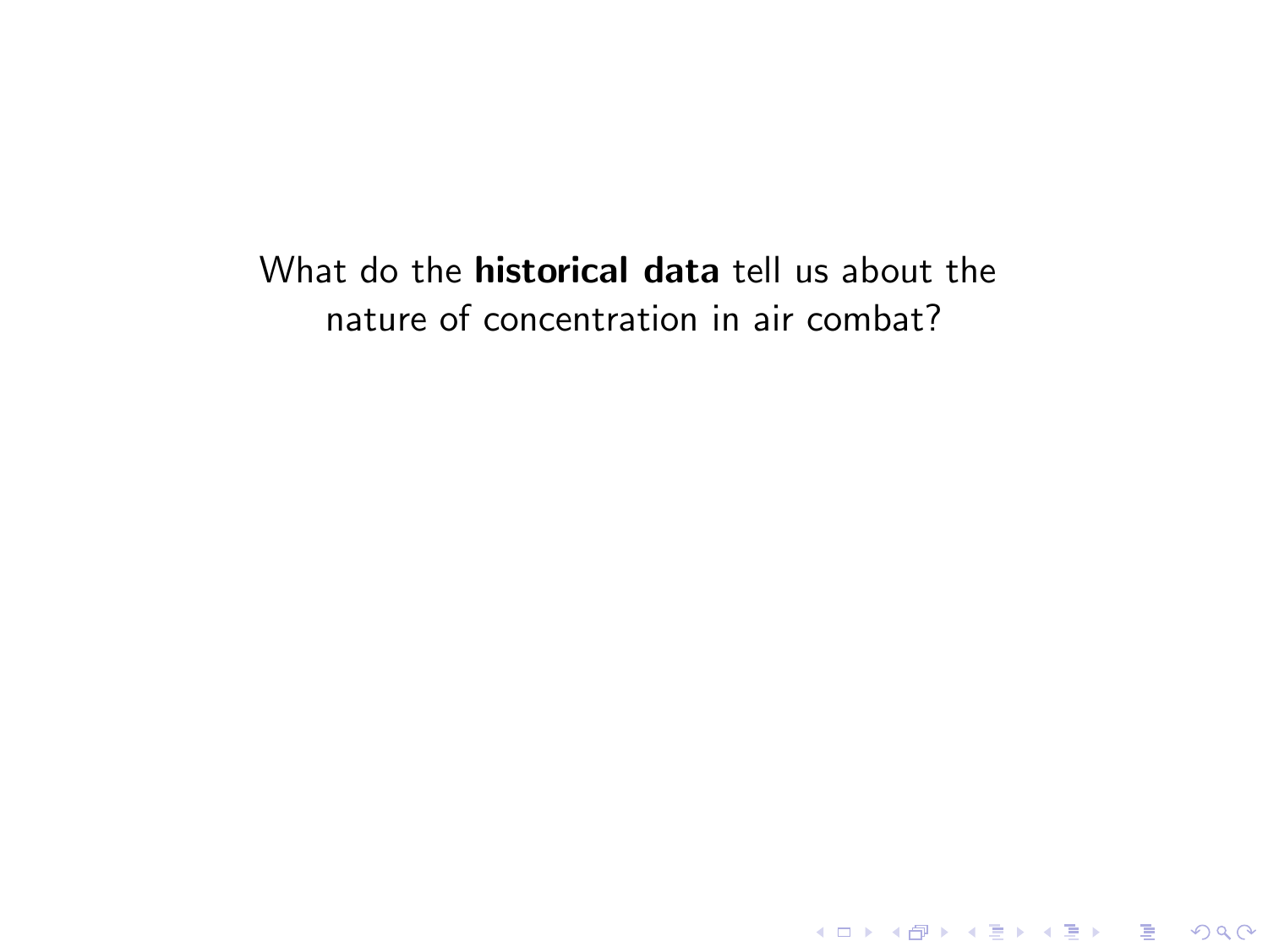#### What do the **historical data** tell us about the nature of concentration in air combat?

What can a **historical analysis** tell us about the implications for tactical and operational principles?

K ロ ▶ K @ ▶ K 할 ▶ K 할 ▶ 이 할 → 9 Q Q →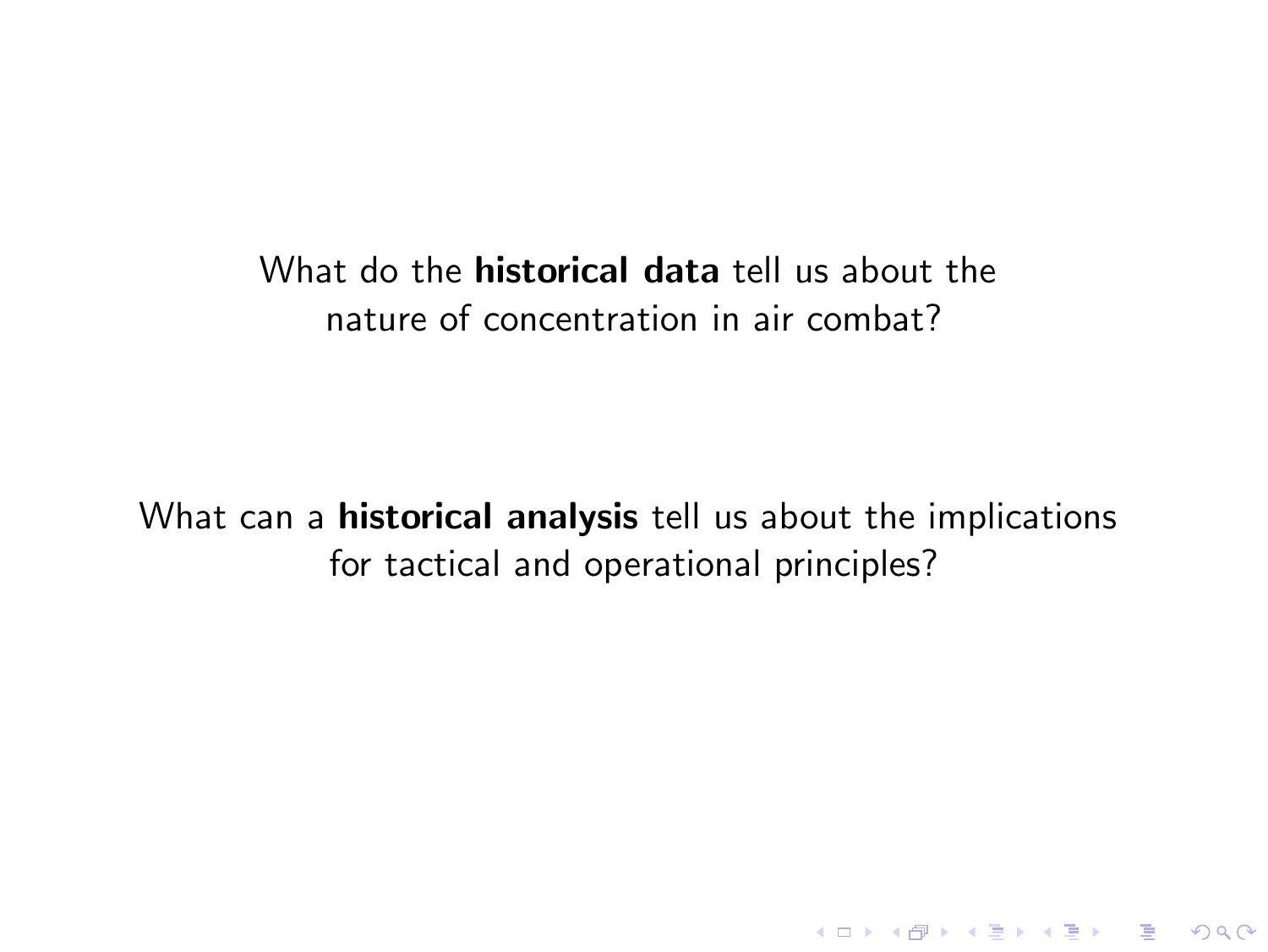The **aimed-fire** model:  $G(t)$  Green units fight  $R(t)$  Red units.

$$
\frac{dG}{dt} = -rR
$$

Green's instantaneous loss-rate is proportional to Red numbers

 $\frac{dR}{dt} = -gG$ 

**K ロ ▶ K @ ▶ K 할 X K 할 X - 할 X - 9 Q Q ^** 

and vice versa.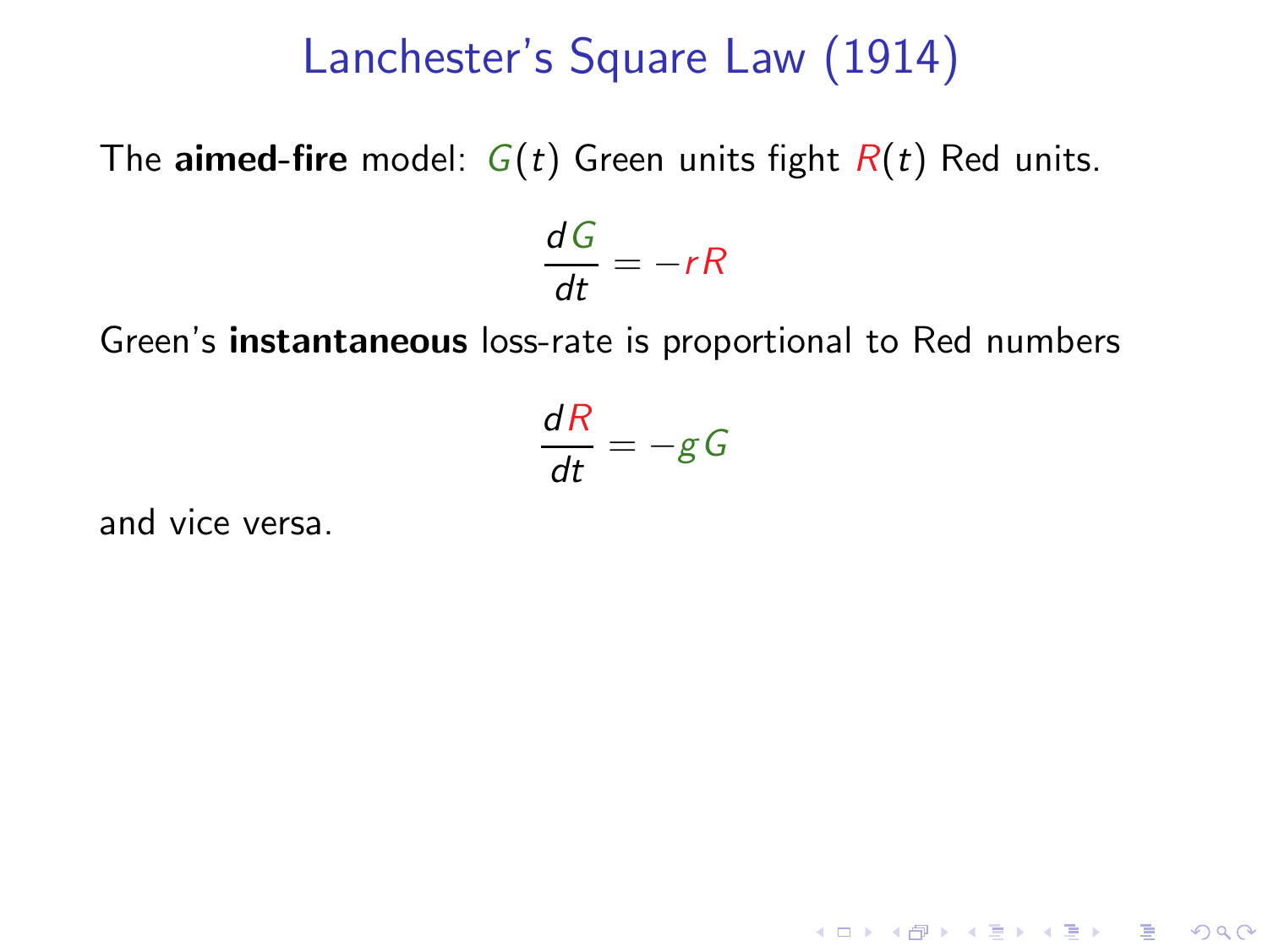The aimed-fire model:  $G(t)$  Green units fight  $R(t)$  Red units.

$$
\frac{dG}{dt} = -rR
$$

Green's instantaneous loss-rate is proportional to Red numbers

$$
\frac{dR}{dt} = -gG
$$

and vice versa. Divide:

$$
\frac{dR}{dG} = \frac{gG}{rR} \qquad \text{or} \qquad rR \, dR = gG \, dG
$$

and integrate:

$$
\frac{1}{2}rR^2 = \frac{1}{2}gG^2 + \text{constant}
$$

throughout the battle, the Square Law.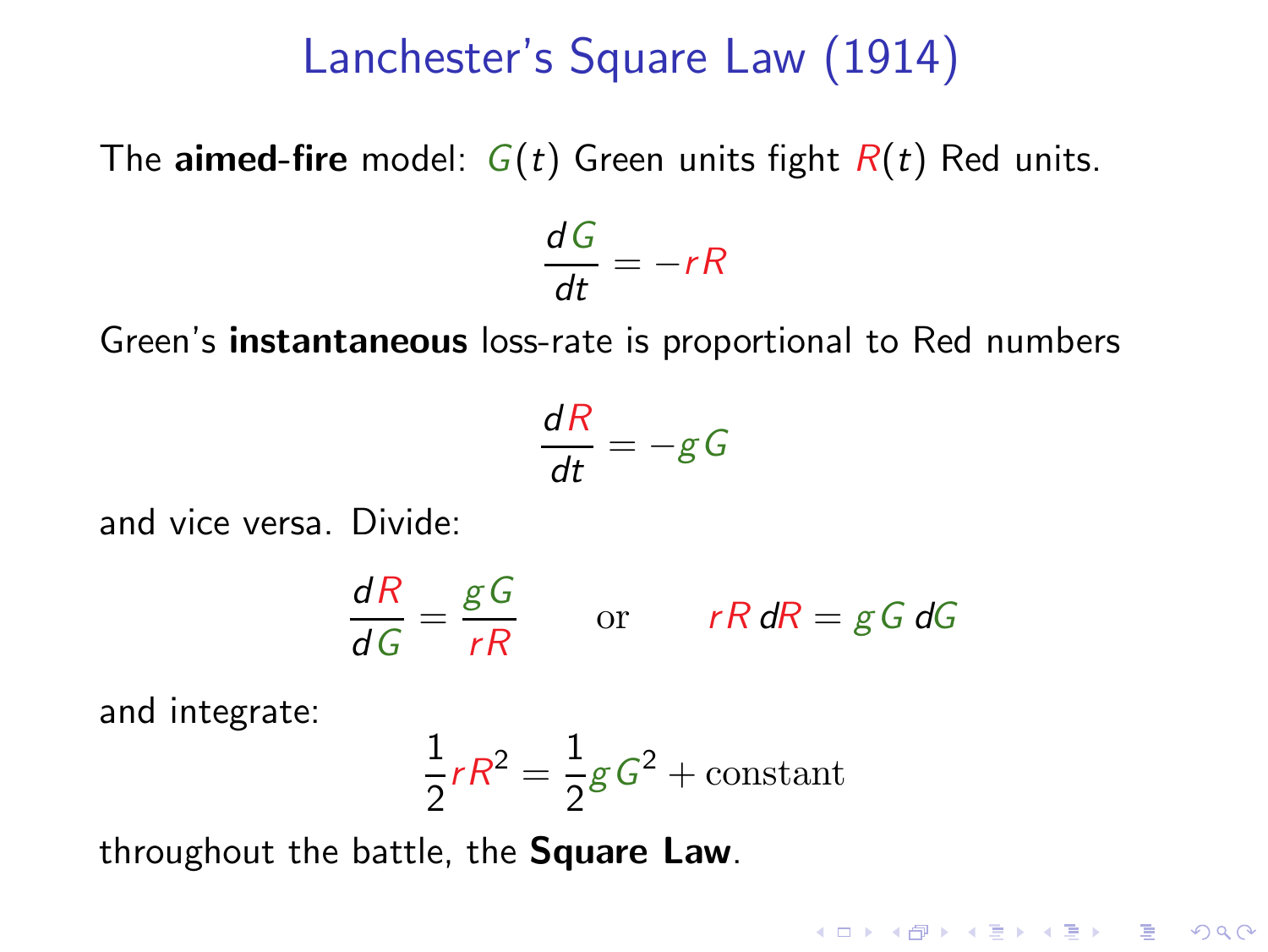The constancy of

$$
rR^2-gG^2
$$

K ロ ▶ K @ ▶ K 할 ▶ K 할 ▶ 이 할 → 9 Q Q →

tells us how to combine *numbers*  $(R, G)$  and *effectiveness*  $(r, g)$ .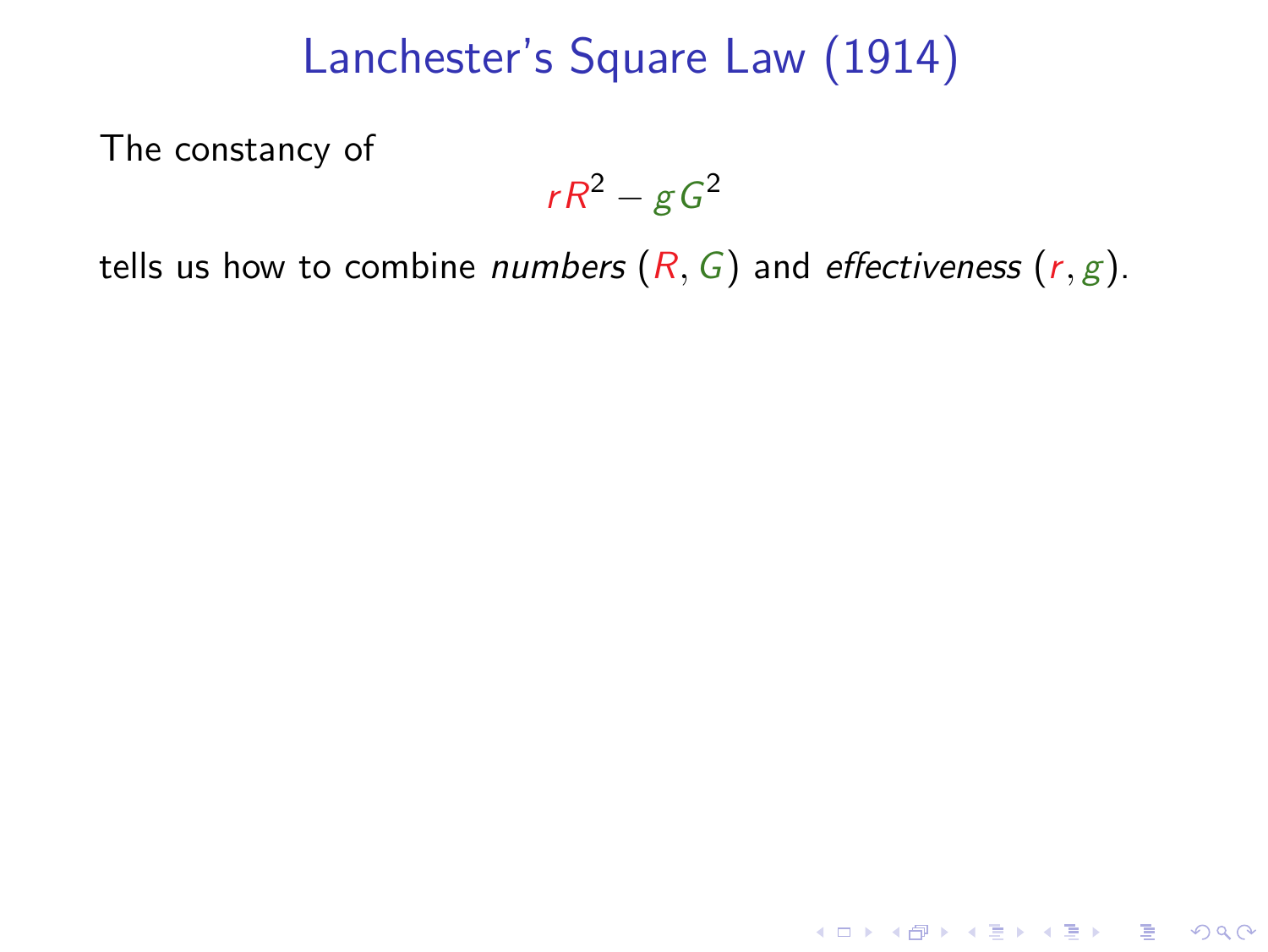The constancy of

 $rR^2 - gG^2$ 

tells us how to combine numbers  $(R, G)$  and effectiveness  $(r, g)$ .

#### Numbers win:

suppose we begin with twice as many Reds as Greens,  $R_0 = 2G_0$ , but that Greens are three times more effective,  $g = 3r$ . Then

$$
rR^2 - gG^2 = r(2G_0)^2 - 3rG_0^2 = rG_0^2 > 0,
$$

**ADD YEARS ARA YOUR** 

and Red wins: the battle ends with  $G = 0$ ,  $R = G<sub>0</sub>$ .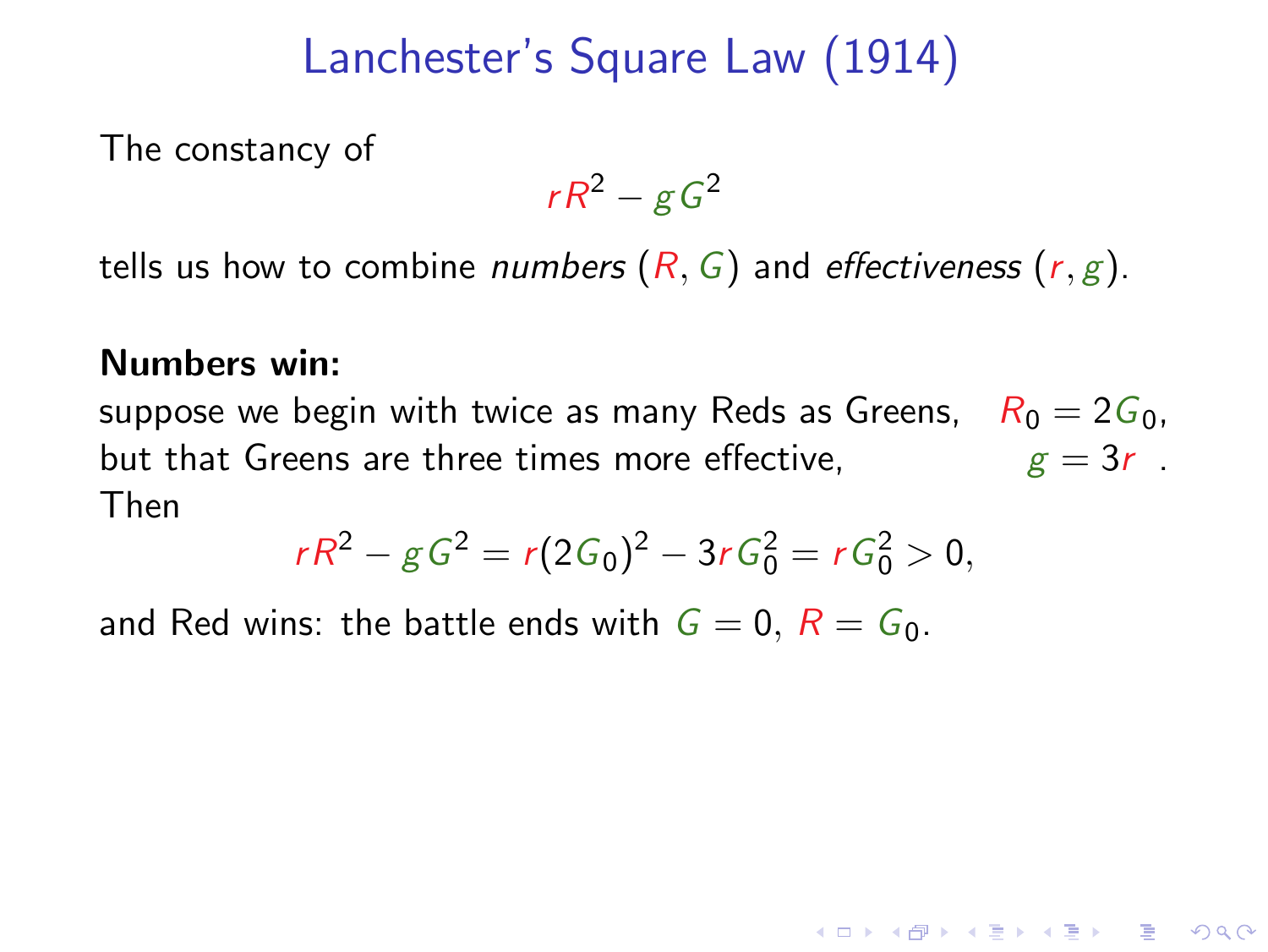The constancy of

 $rR^2 - gG^2$ 

tells us how to combine numbers  $(R, G)$  and effectiveness  $(r, g)$ .

#### Numbers win:

suppose we begin with twice as many Reds as Greens,  $R_0 = 2G_0$ , but that Greens are three times more effective,  $g = 3r$ . Then

$$
rR^2 - gG^2 = r(2G_0)^2 - 3rG_0^2 = rG_0^2 > 0,
$$

and Red wins: the battle ends with  $G = 0$ ,  $R = G_0$ .

#### Concentration is good:

If Red divides its forces, and Green fights each half in turn, Green wins the first battle, with  $\sqrt{2/3} \simeq 80\%$  of  $G_0$  remaining, Green wins the second battle, with  $\sqrt{1/3} \simeq 60\%$  of  $G_0$  remaining.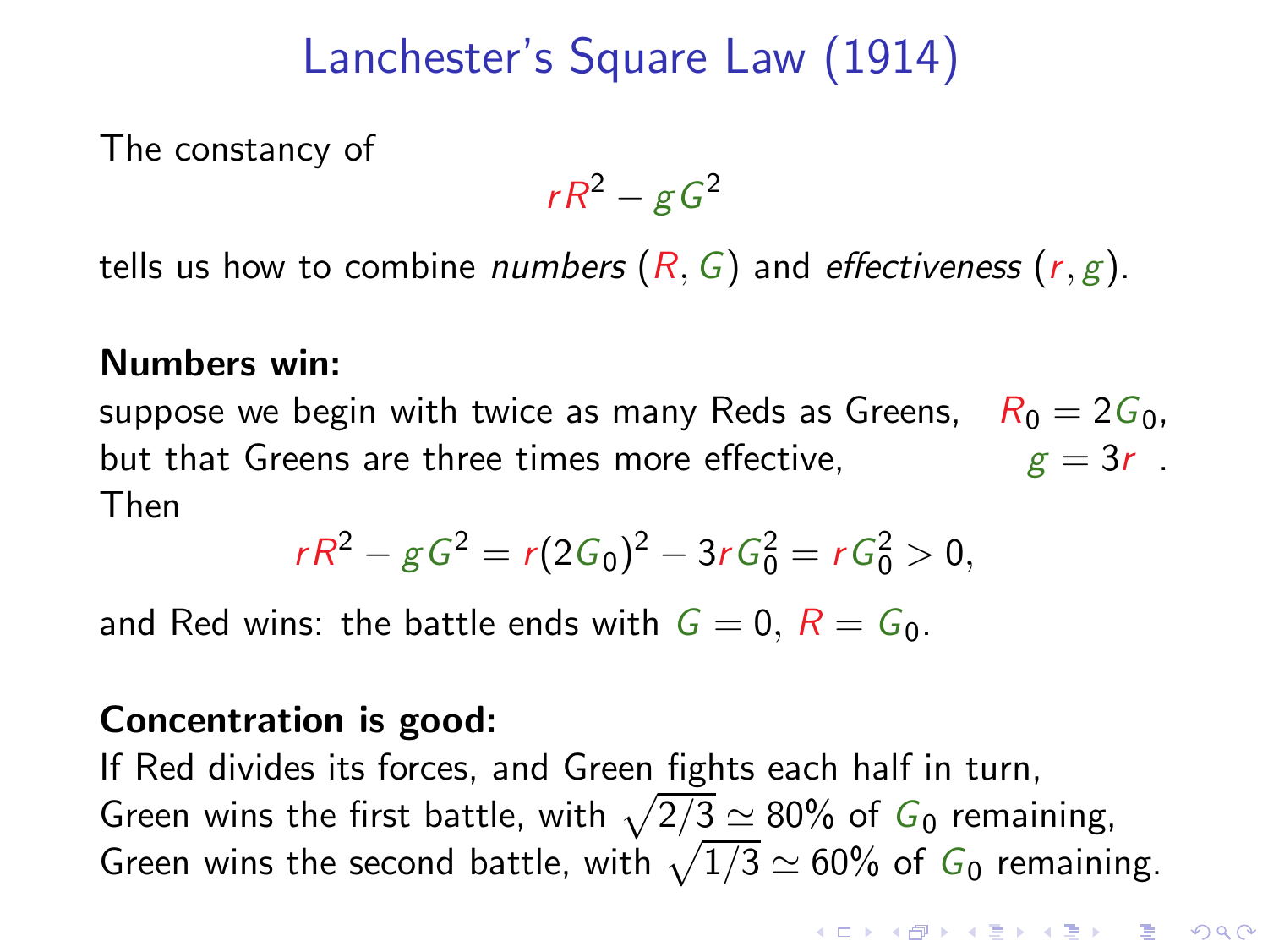### Generalized scaling laws for air combat

Fit loss-rates to powers of own and enemy numbers:

$$
\frac{dG}{dt} = -rR^{r_1}G^{g_2} \qquad \frac{dR}{dt} = -gG^{g_1}R^{r_2}
$$

K ロ ▶ K @ ▶ K 할 ▶ K 할 ▶ 이 할 → 9 Q Q →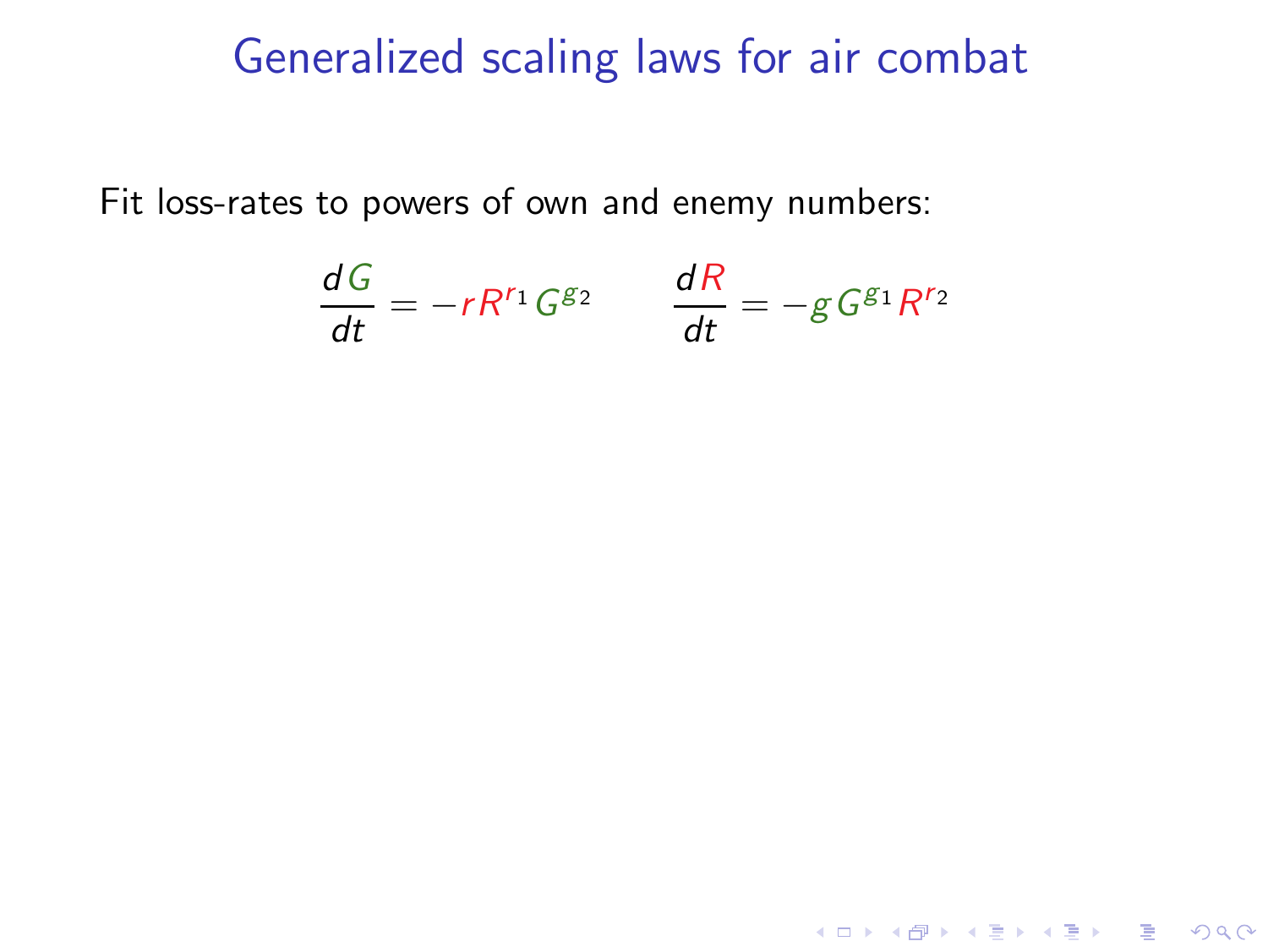#### Generalized scaling laws for air combat

Fit loss-rates to powers of own and enemy numbers:

$$
\frac{dG}{dt} = -rR^{r_1}G^{g_2} \qquad \frac{dR}{dt} = -gG^{g_1}R^{r_2}
$$

Divide, re-arrange, integrate: we find that

$$
\frac{r}{\rho}R^{\rho}-\frac{g}{\gamma}G^{\gamma}
$$

.

**K ロ ▶ K @ ▶ K 할 X K 할 X - 할 X - 9 Q Q ^** 

is constant, where  $\rho = 1 + r_1 - r_2$  and  $\gamma = 1 + g_1 - g_2$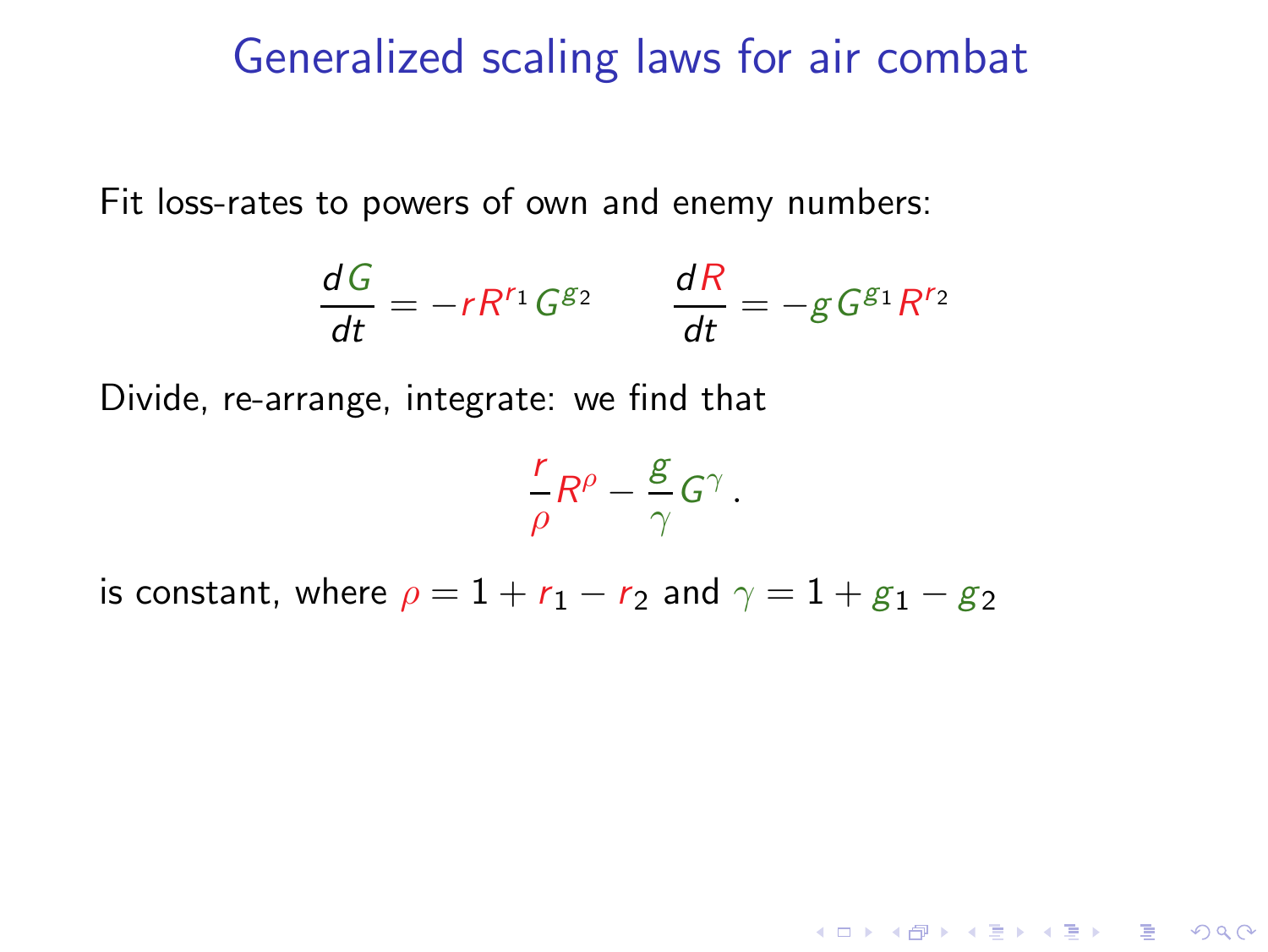#### Generalized scaling laws for air combat

Fit loss-rates to powers of own and enemy numbers:

$$
\frac{dG}{dt} = -rR^{r_1}G^{g_2} \qquad \frac{dR}{dt} = -gG^{g_1}R^{r_2}
$$

Divide, re-arrange, integrate: we find that

$$
\frac{r}{\rho}R^{\rho} - \frac{g}{\gamma}G^{\gamma}
$$

.

is constant, where  $\rho = 1 + r_1 - r_2$  and  $\gamma = 1 + g_1 - g_2$ , the exponents, capture the conditions of battle:

- Green should concentrate its force if  $\gamma > 1$ , divide if  $\gamma < 1$ .
- if  $\rho > \gamma$  then Green has a defender's advantage, by a factor  $\rho/\gamma$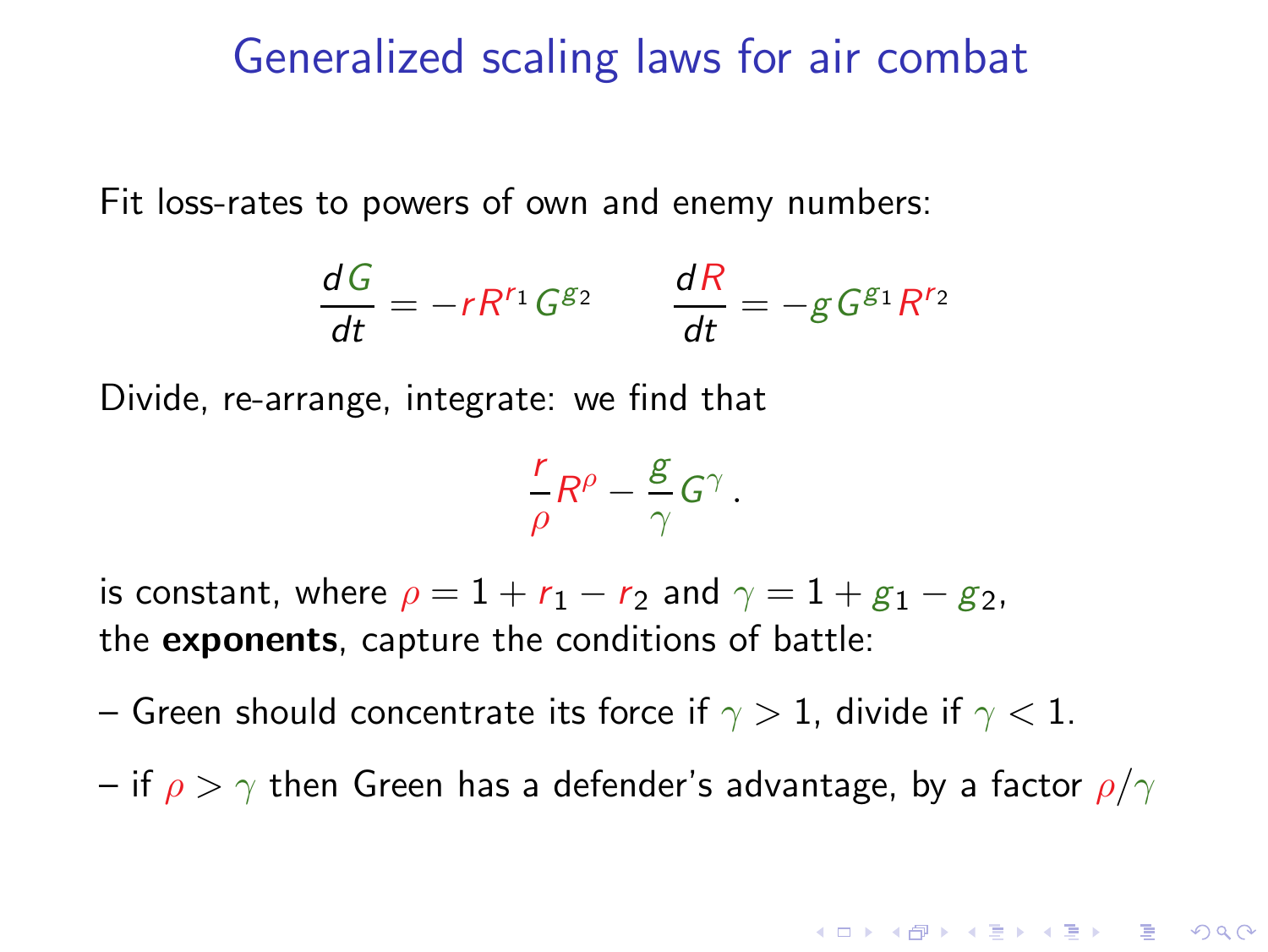The crucial tactical relationship is

$$
\frac{dG}{dR} = \frac{r}{g} \frac{R^{\rho - 1}}{G^{\gamma - 1}}.
$$

If the dynamics are symmetric,  $\rho = \gamma$ , we can ask:

How does the loss ratio  $dG/dR$  depend on the force ratio  $R/G$ ?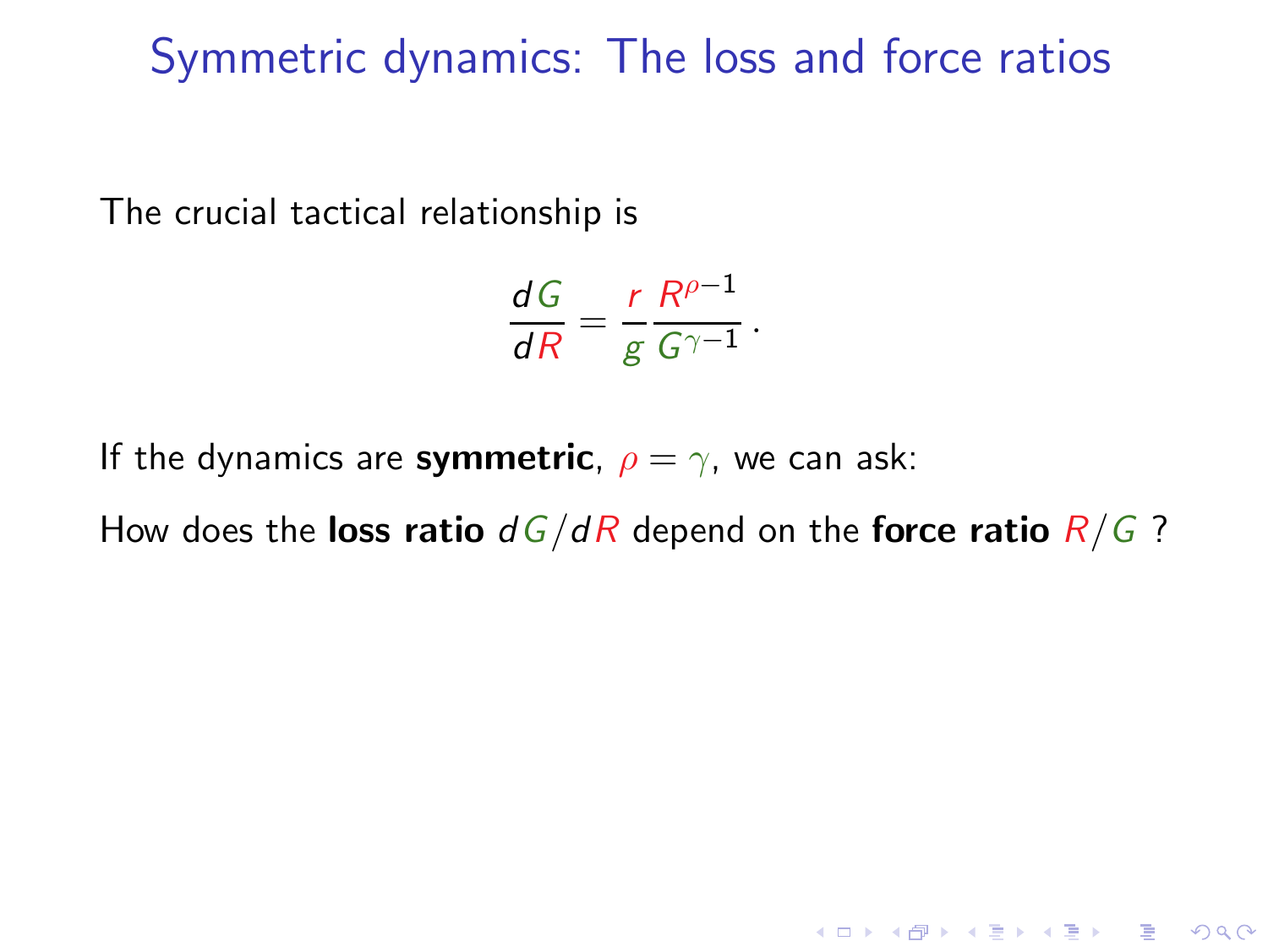The crucial tactical relationship is

$$
\frac{dG}{dR} = \frac{r}{g} \frac{R^{\rho - 1}}{G^{\gamma - 1}}.
$$

If the dynamics are symmetric,  $\rho = \gamma$ , we can ask:

How does the loss ratio  $dG/dR$  depend on the force ratio  $R/G$ ?

**K ロ ▶ K @ ▶ K 할 X K 할 X - 할 X - 9 Q Q ^** 

Two obvious possibilities are

**Lanchester's square law**: simple proportionality,  $\rho = \gamma = 2$ 

Lanchester's linear law: no dependence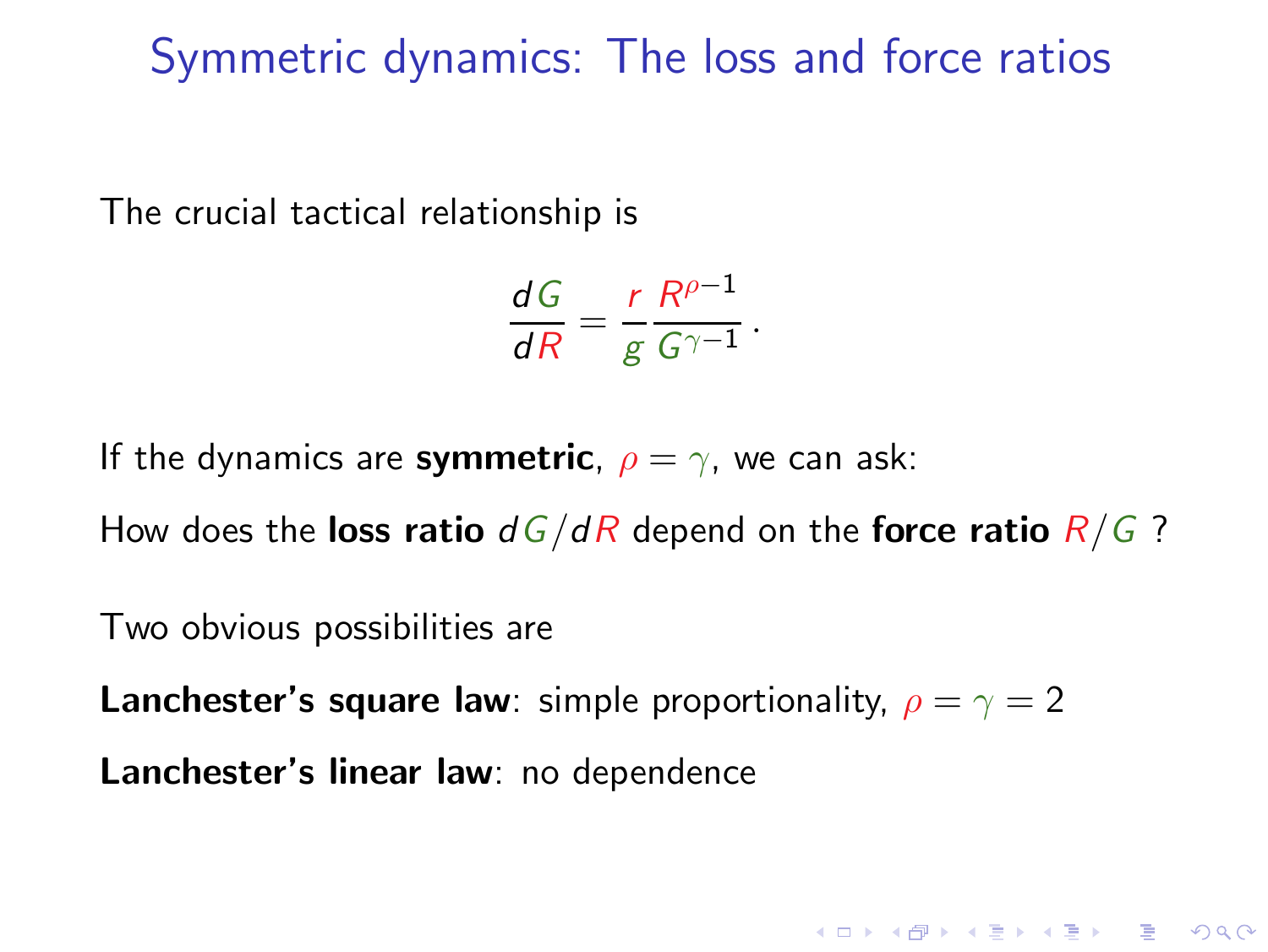'The dependence of the casualty exchange ratio on the force ratio is not linear; it is exponential'

– Col. John Warden, USAF, The Air Campaign

**KORK ERKER ADAM DE SORA** 

Cites a 1970 study of Korea and WW2.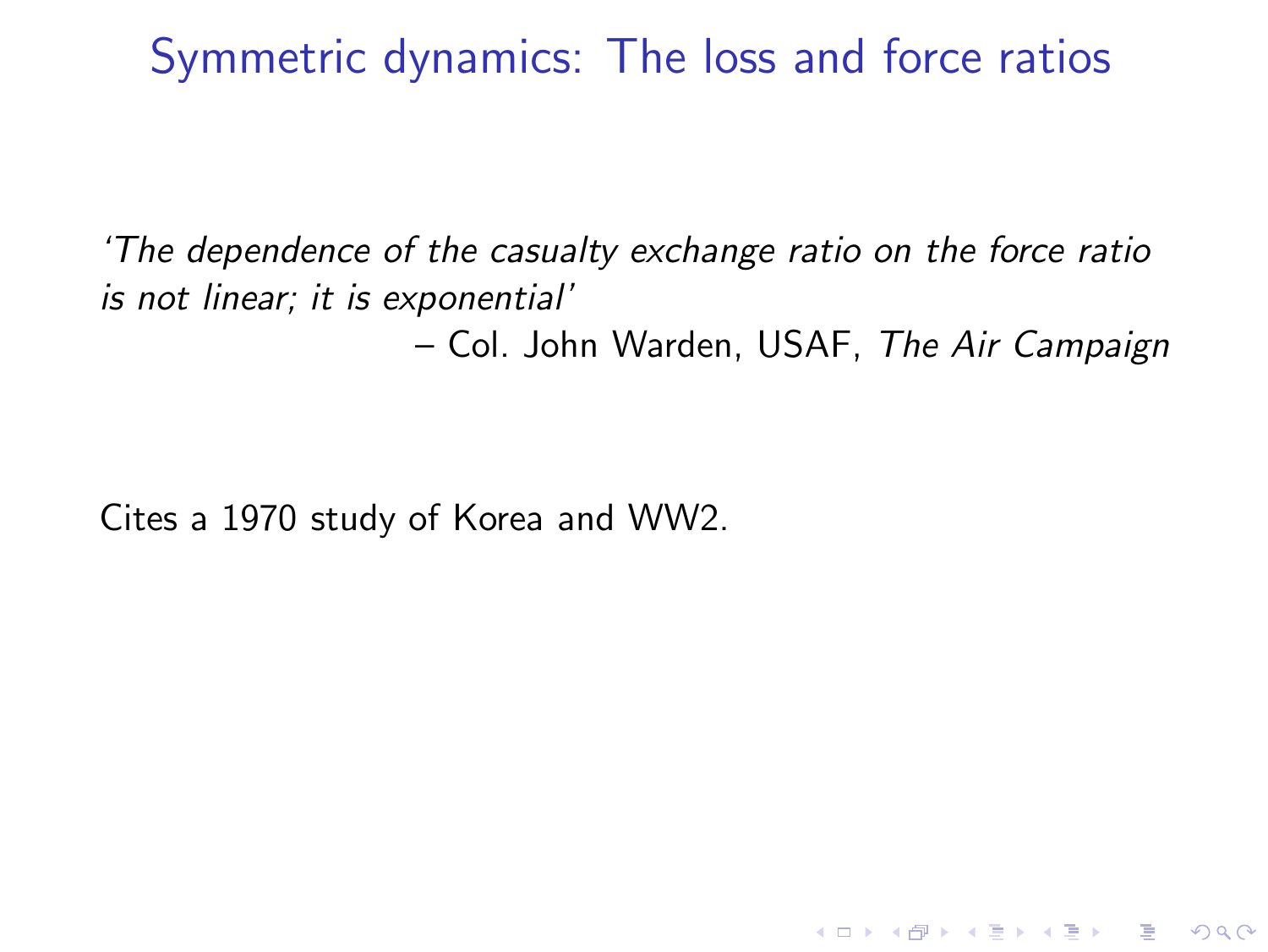'The dependence of the casualty exchange ratio on the force ratio is not linear; it is exponential'

– Col. John Warden, USAF, The Air Campaign

**ADD YEARS ARA YOUR** 

Cites a 1970 study of Korea and WW2.

Well, no.

NJM, Is air combat Lanchestrian?, MORS Phalanx 44, no. 4 (2011) 12-14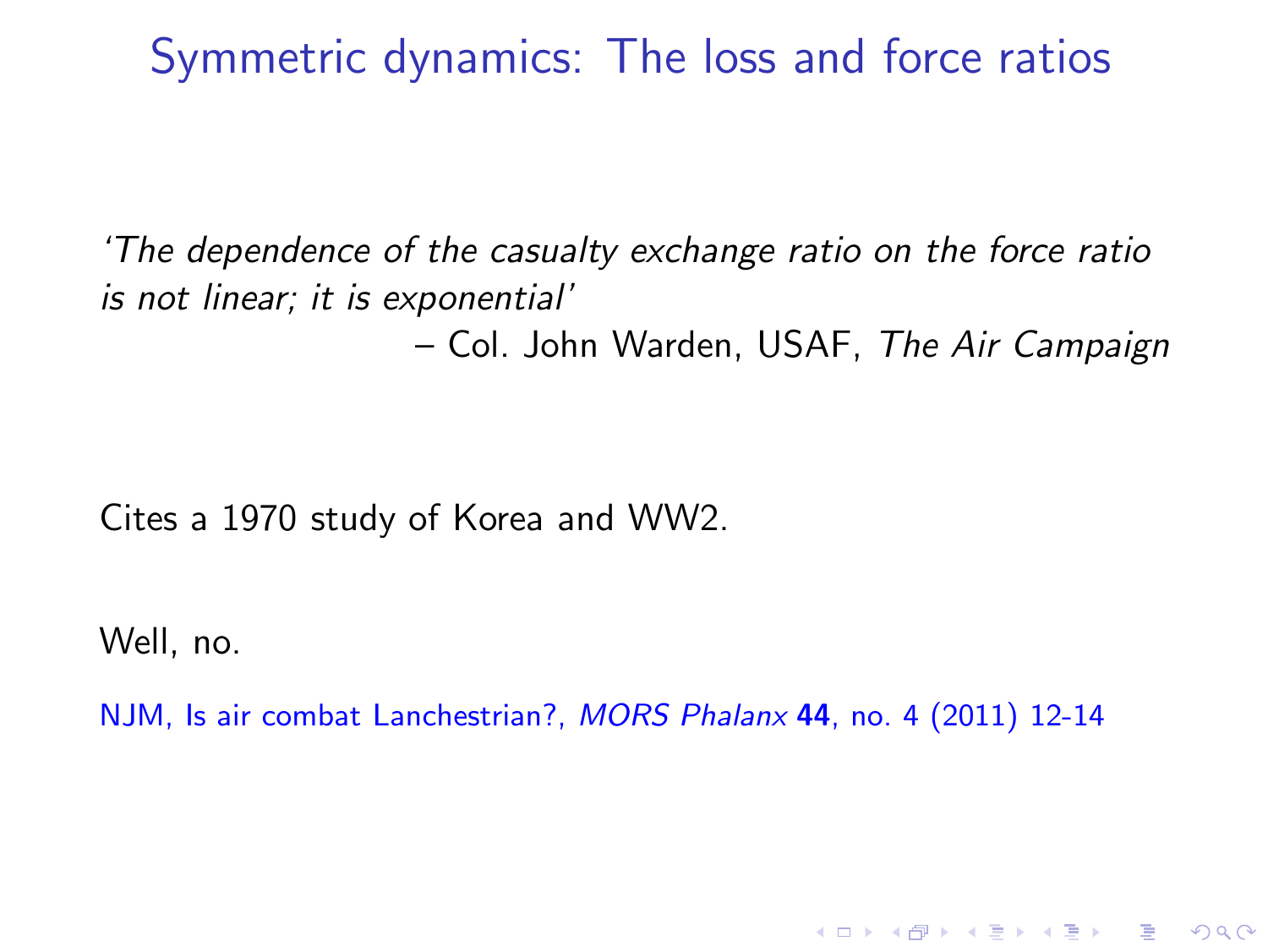## The loss ratio: Battle of Britain



 $\log dG/dR$  vs  $\log R/G$ 

 $G=$ Luftwaffe,  $R=$ Royal Air Force

メロト メ都 トメ 重 トメ 差 ト

 $299$ 

Ε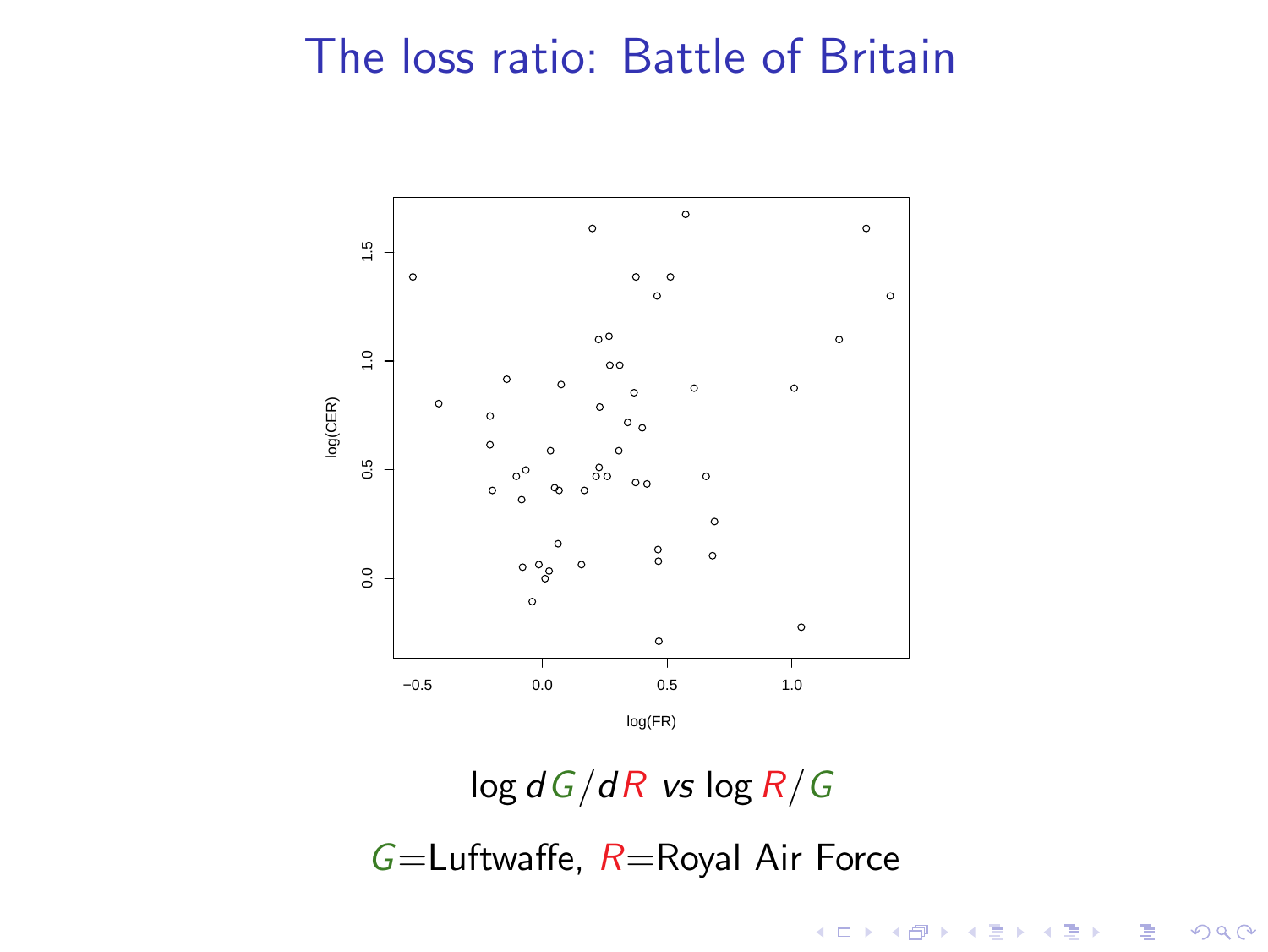## The loss ratio: Pacific air war



 $\log dG/dR$  vs  $\log R/G$ 

 $G=$ Americans,  $R=$ Japanese

メロト メ都 トメ 重 トメ 差 ト

 $290$ 

Ε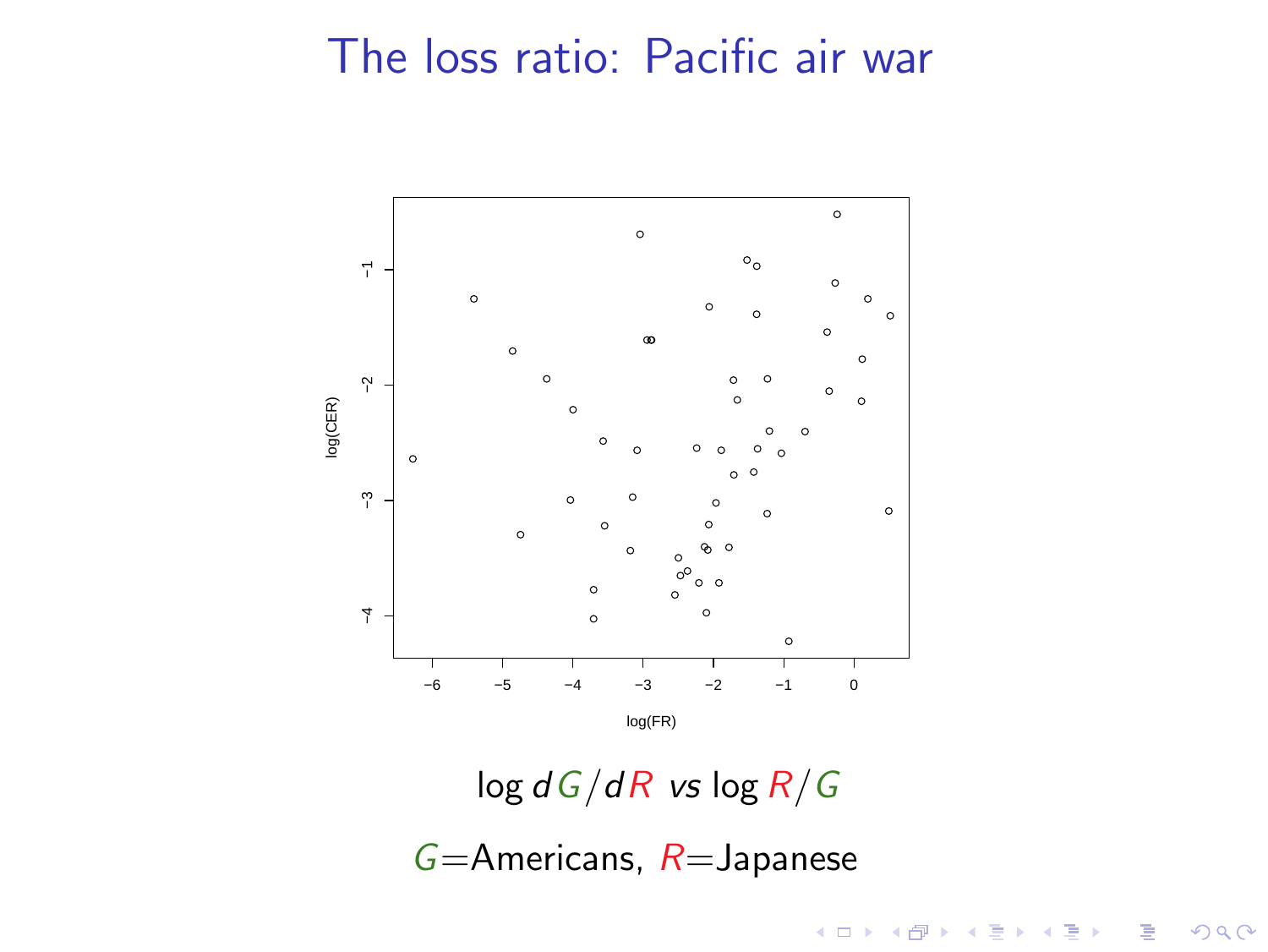## The loss ratio: Korea



 $\log dG/dR$  vs  $\log R/G$ 

イロメ イ部メ イ君メ イ君メ

 $299$ 

目

 $G=$ Americans,  $R=$ KPAF/Chinese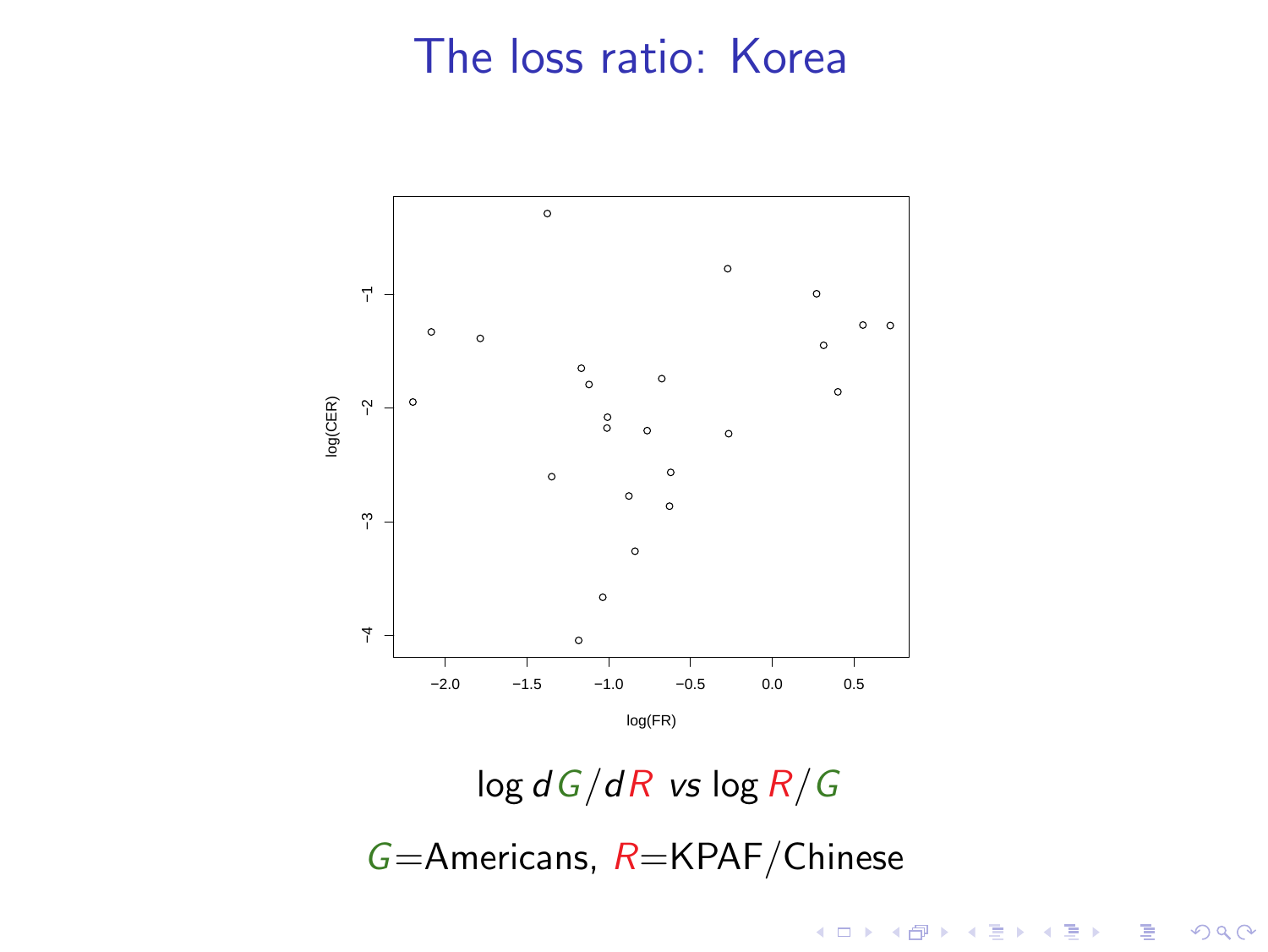Air combat does not obey the square law.

K ロ ▶ K @ ▶ K 할 ▶ K 할 ▶ 이 할 → 9 Q Q\*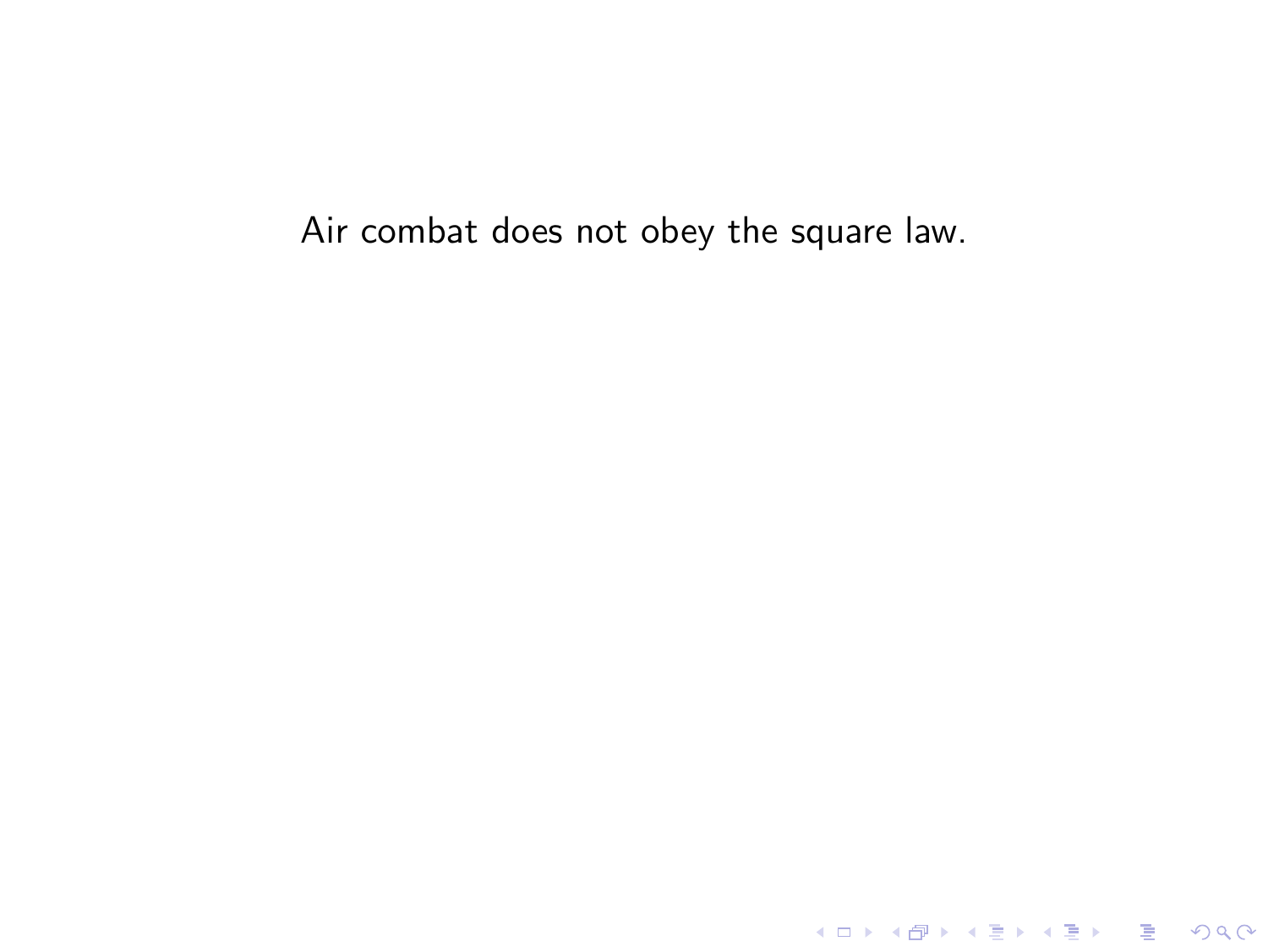Air combat does not obey the square law.

To the extent to which it obeys a symmetric Lanchester law, it is approximately linear-law.

K ロ ▶ K @ ▶ K 할 ▶ K 할 ▶ 이 할 → 9 Q Q →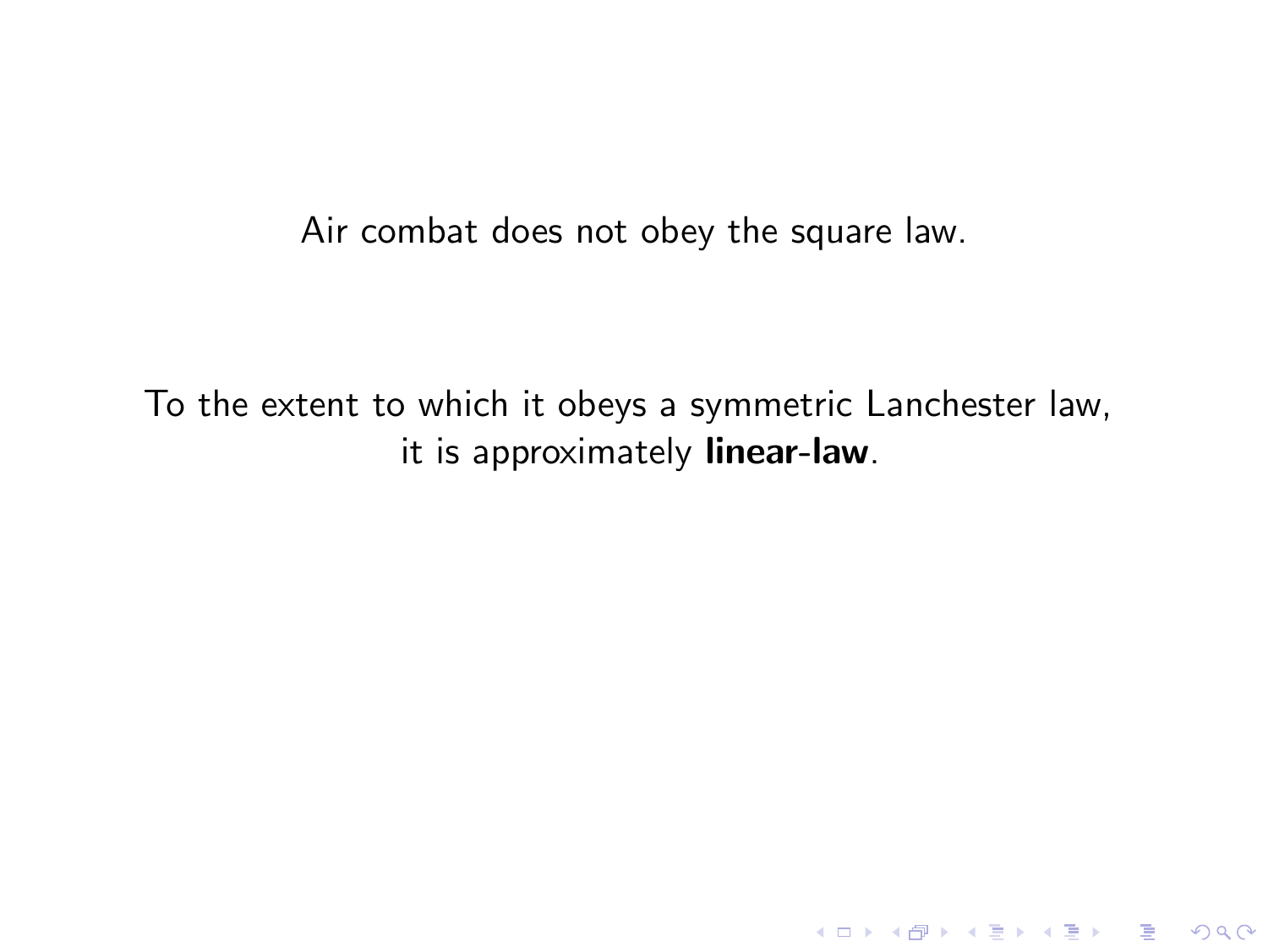Air combat does not obey the square law.

To the extent to which it obeys a symmetric Lanchester law, it is approximately linear-law.

But air combat is asymmetric.

K ロ K K (P) K (E) K (E) X (E) X (P) K (P)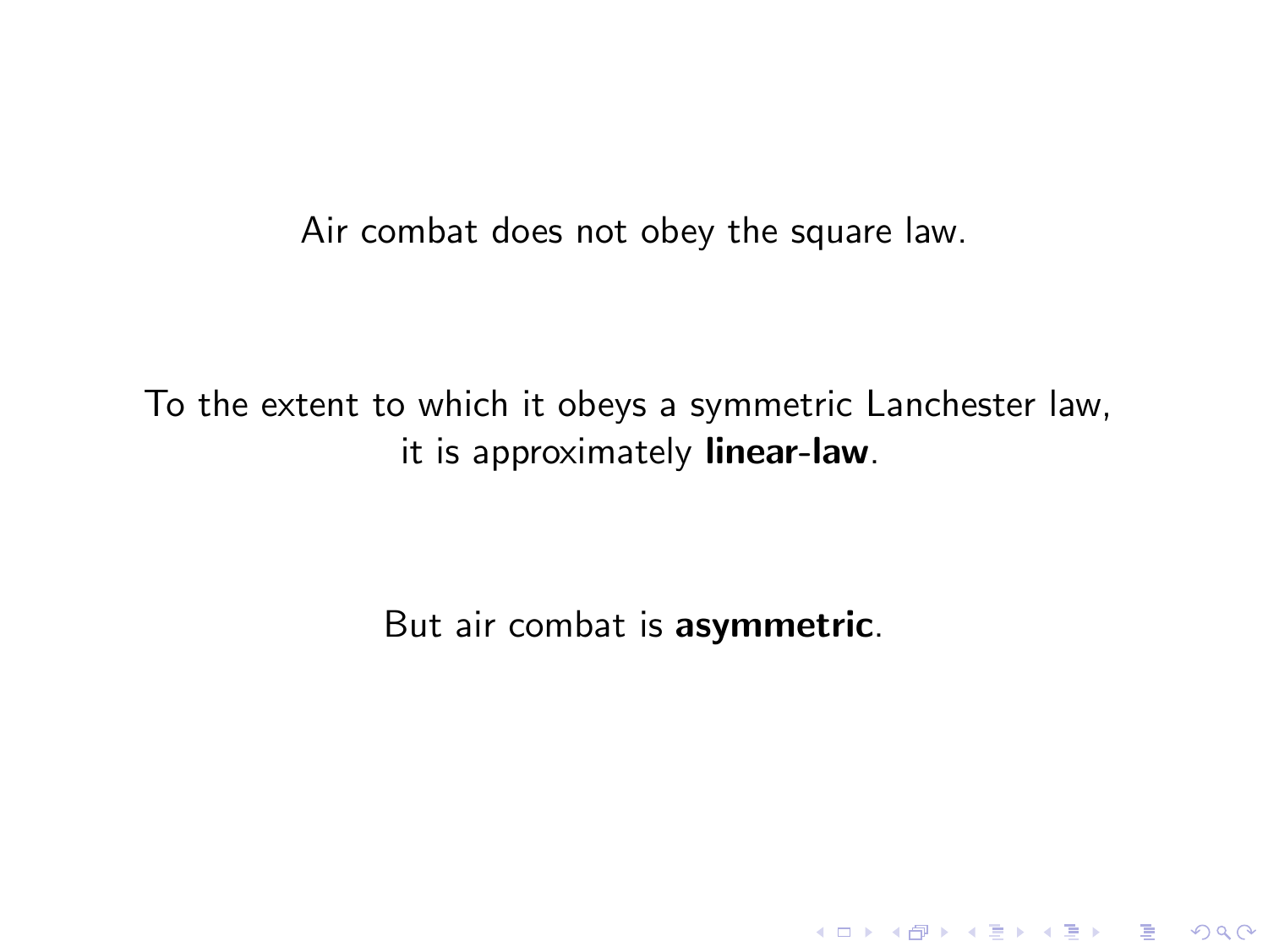## Battle of Britain: RAF losses



イロメ イ部メ イ君メ イ君メ 高山  $299$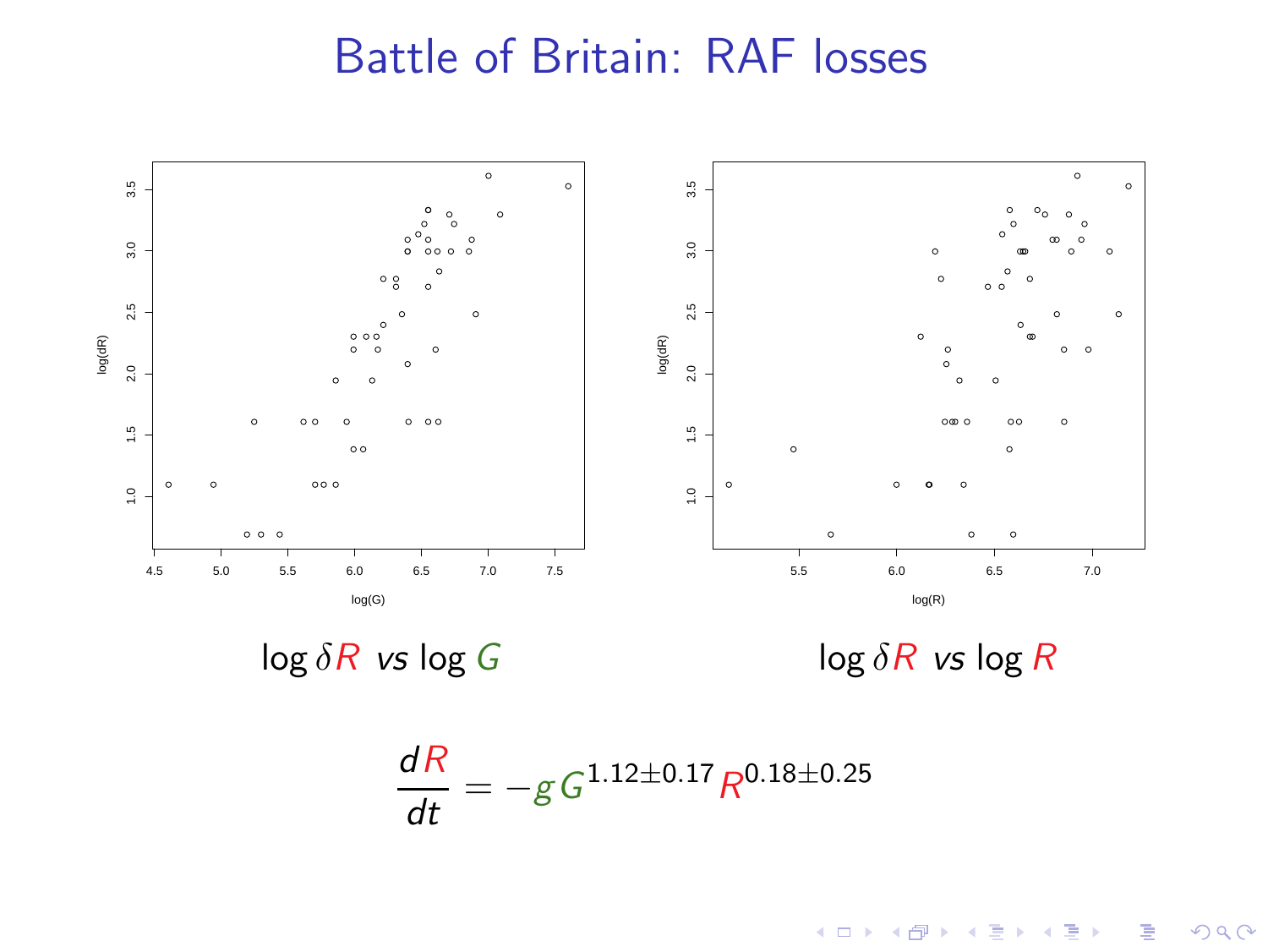## Battle of Britain: RAF losses

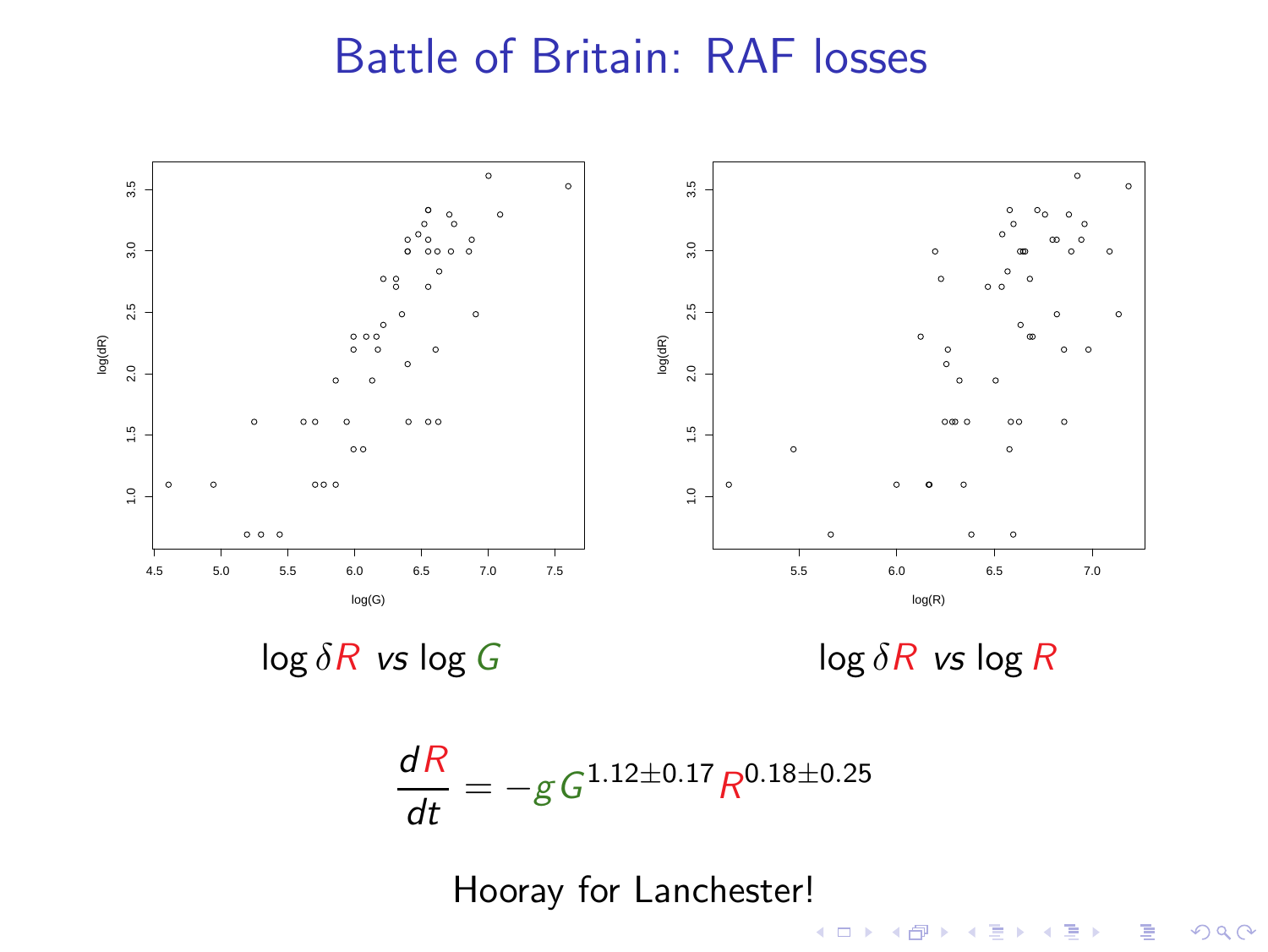## Battle of Britain: Luftwaffe losses



イロメ イ部メ イ君メ イ君メ 重  $299$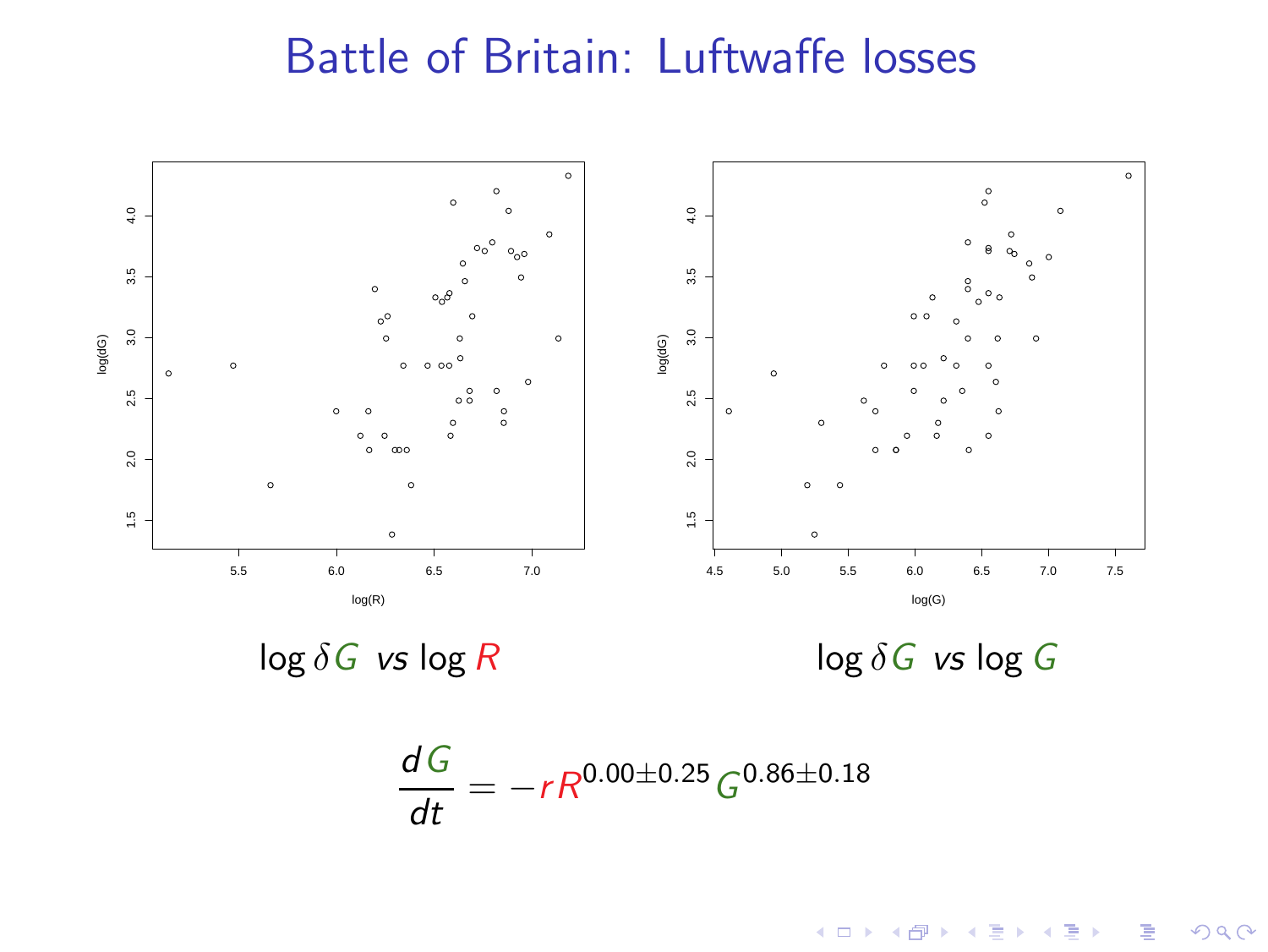## Battle of Britain: Luftwaffe losses

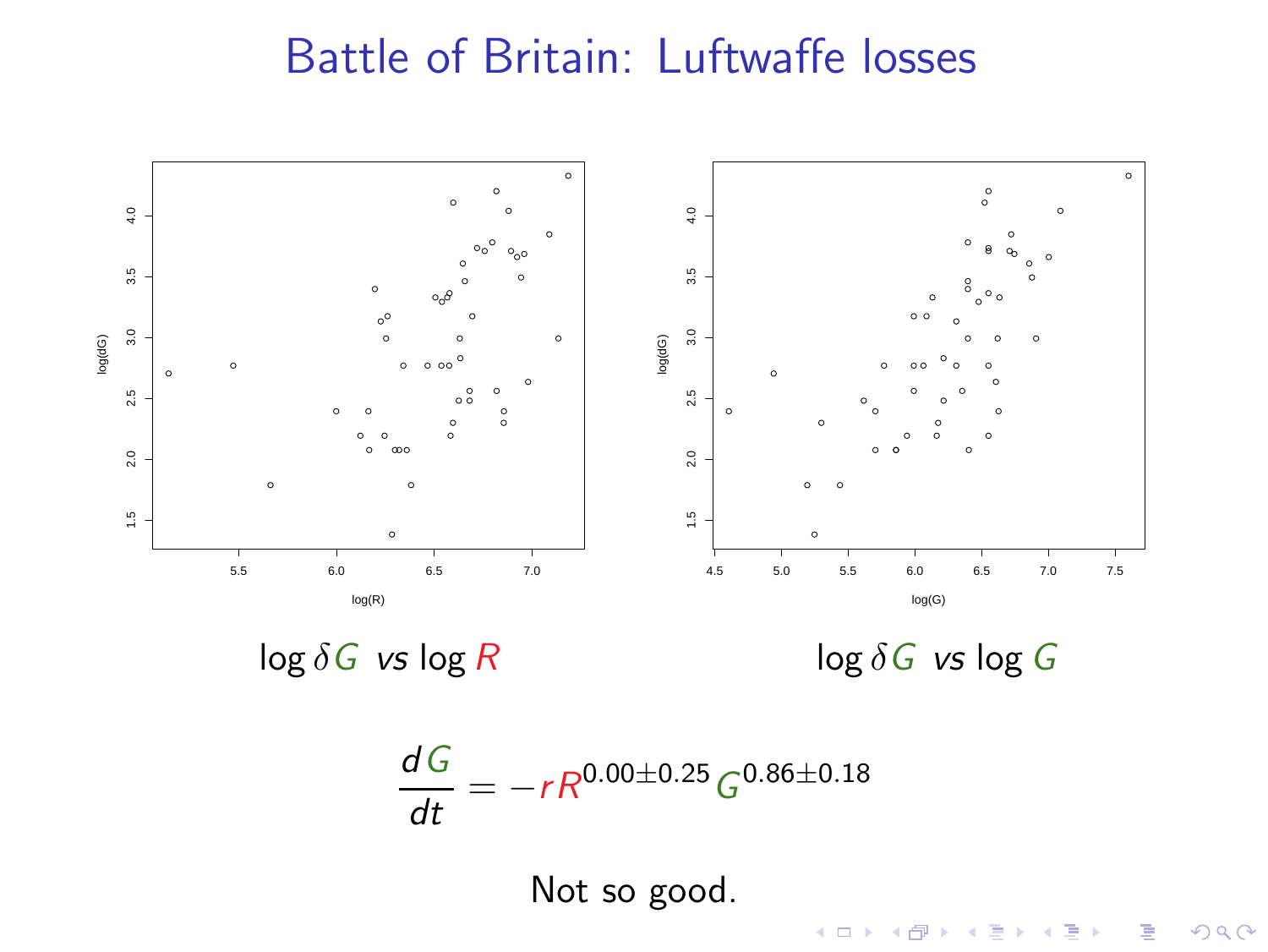



and so the overall powers in the loss-rates,  $g_1 + r_2$  and  $r_1 + g_2$ , are better-determined than their constituents: variation is less significant along the lines of constant  $g_1 + r_2$  and  $r_1 + g_2$  than orthogonal to them.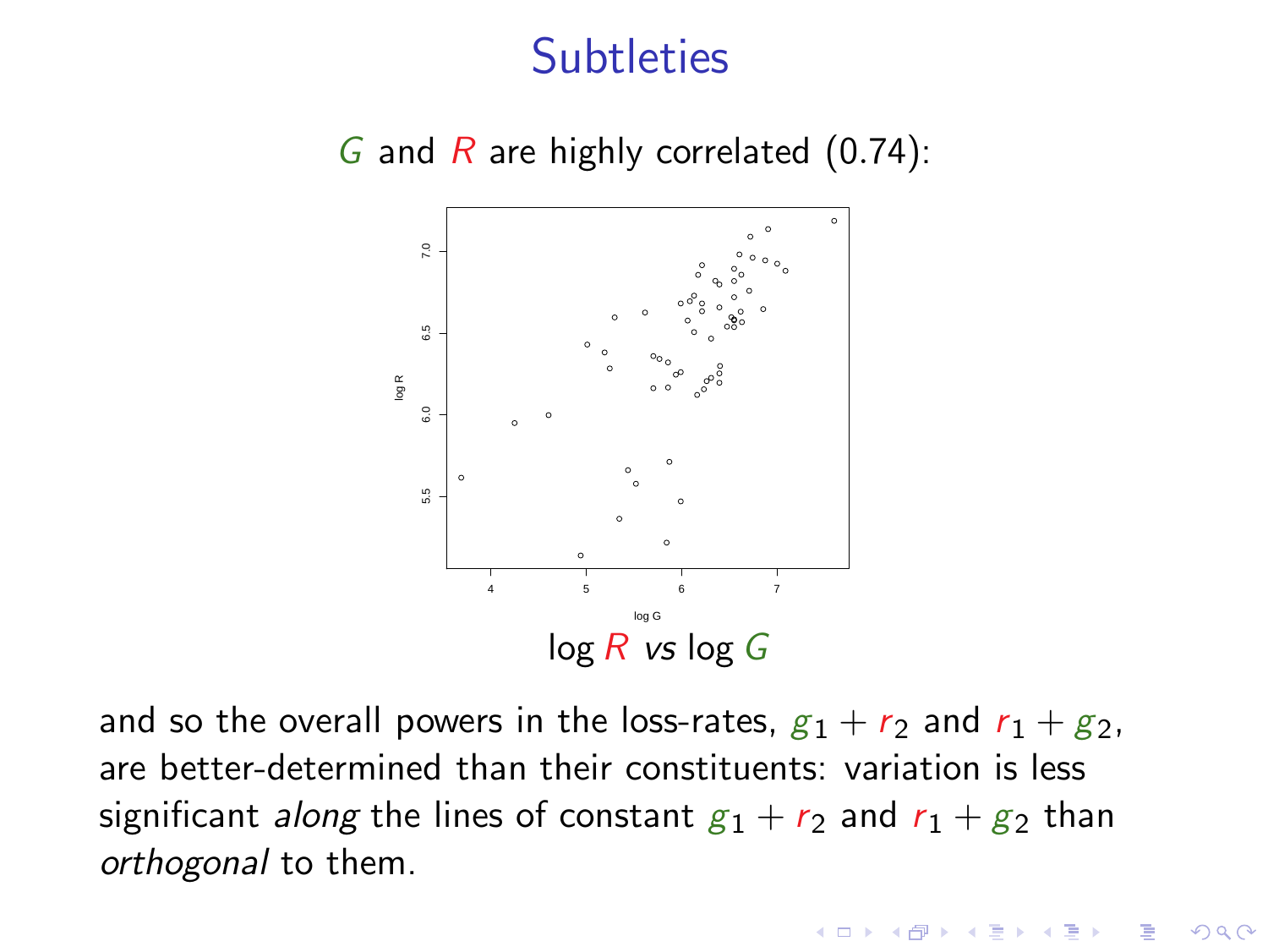When  $g_1 + r_2 \neq 1$  or  $r_1 + g_2 \neq 1$ , autonomous battles ('raids') should not be aggregated into daily data.

If they are, the effect is to push the overall powers  $g_1 + r_2$  and  $r_1 + g_2$  away from their true values and towards one, and to reduce the quality of the fit.

**ADD YEARS ARA YOUR**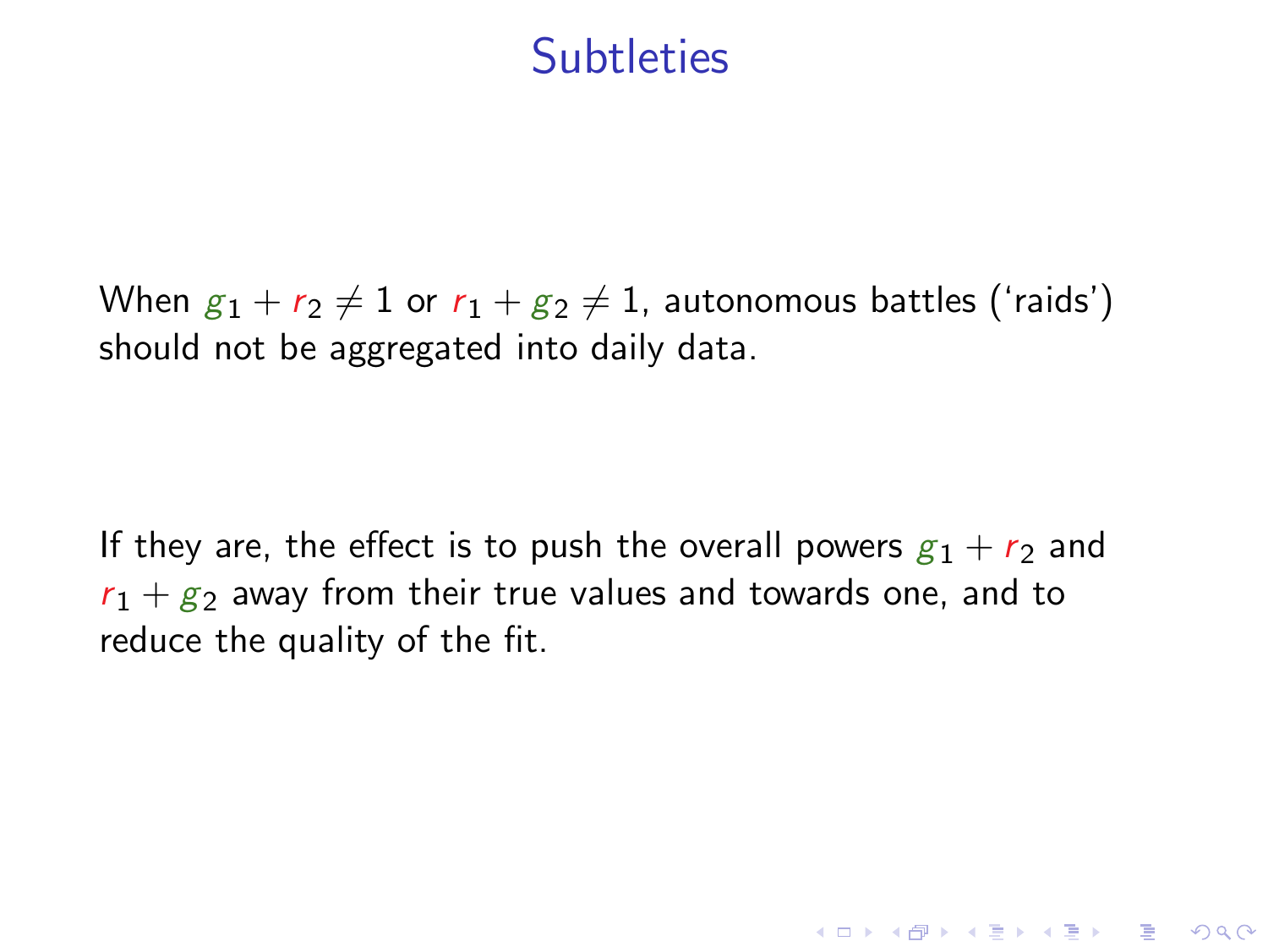**Example:** 
$$
y = x^2
$$



has  $\log y = 2 \log x$ , of course.

メロメ メ都 メメ きょ メモメ

 $\equiv$  990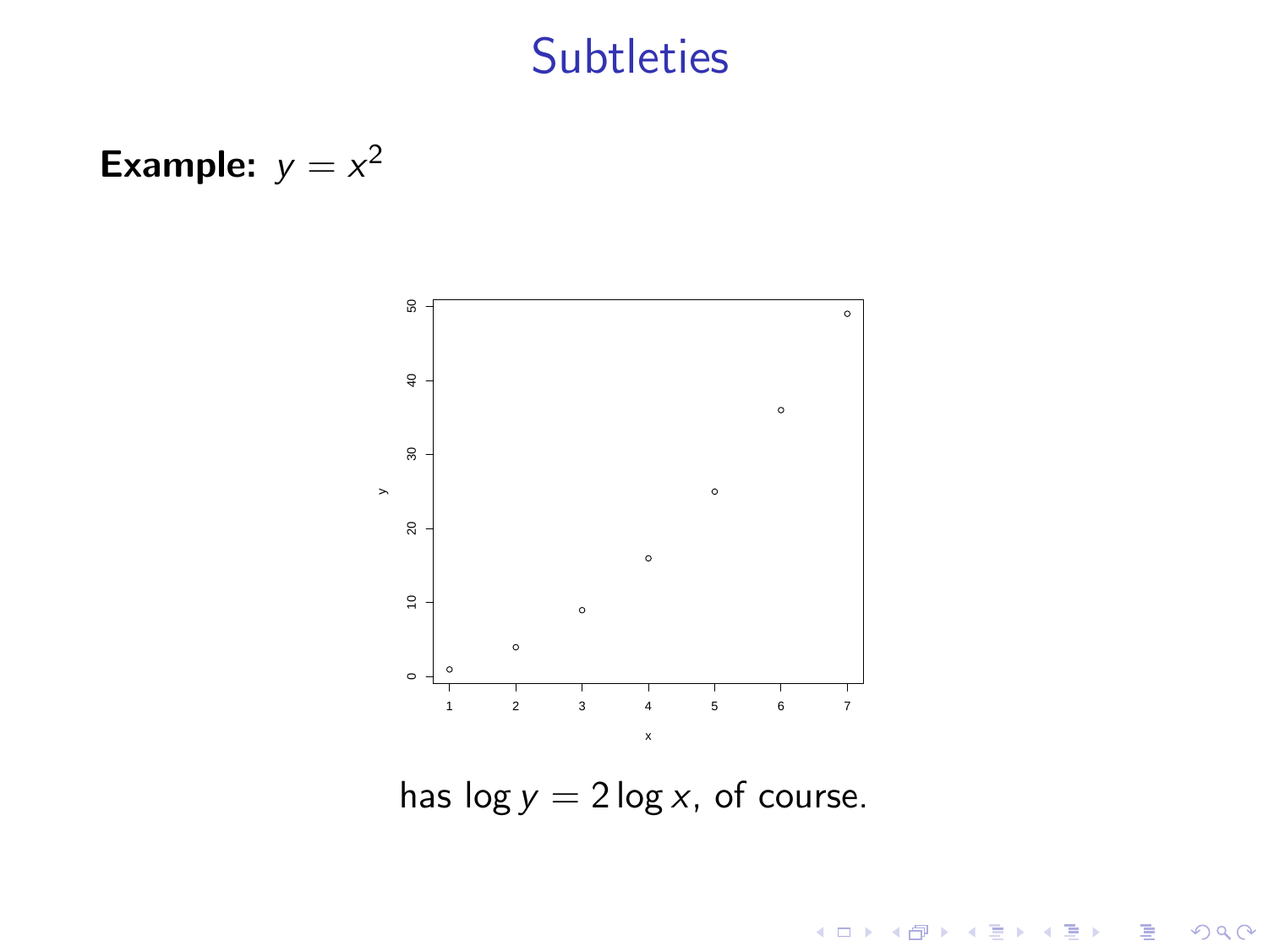**Example:**  $y = x^2$  and sums of these: e.g. not only  $(3, 9)$  but also  $(1 + 2, 1 + 4) = (3, 5)$  and  $(1 + 1 + 1, 1 + 1 + 1) = (3, 3)$ .



and the best fit is now  $log y = 1.5 log x$ , with  $\Sigma R^2 = 0.6$ .

 $2990$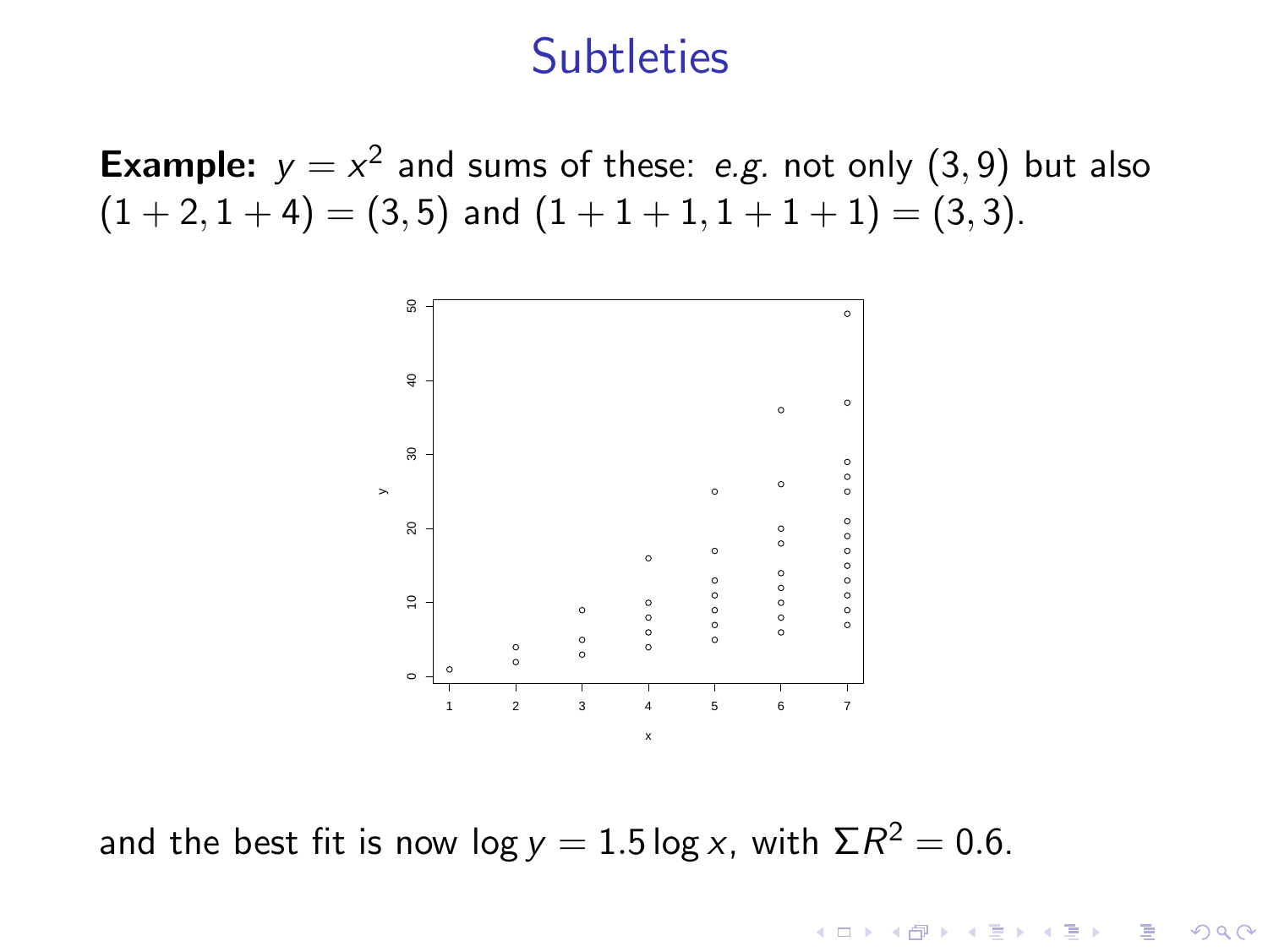

#### Upshot: asymmetry is typically greater than the data suggest.

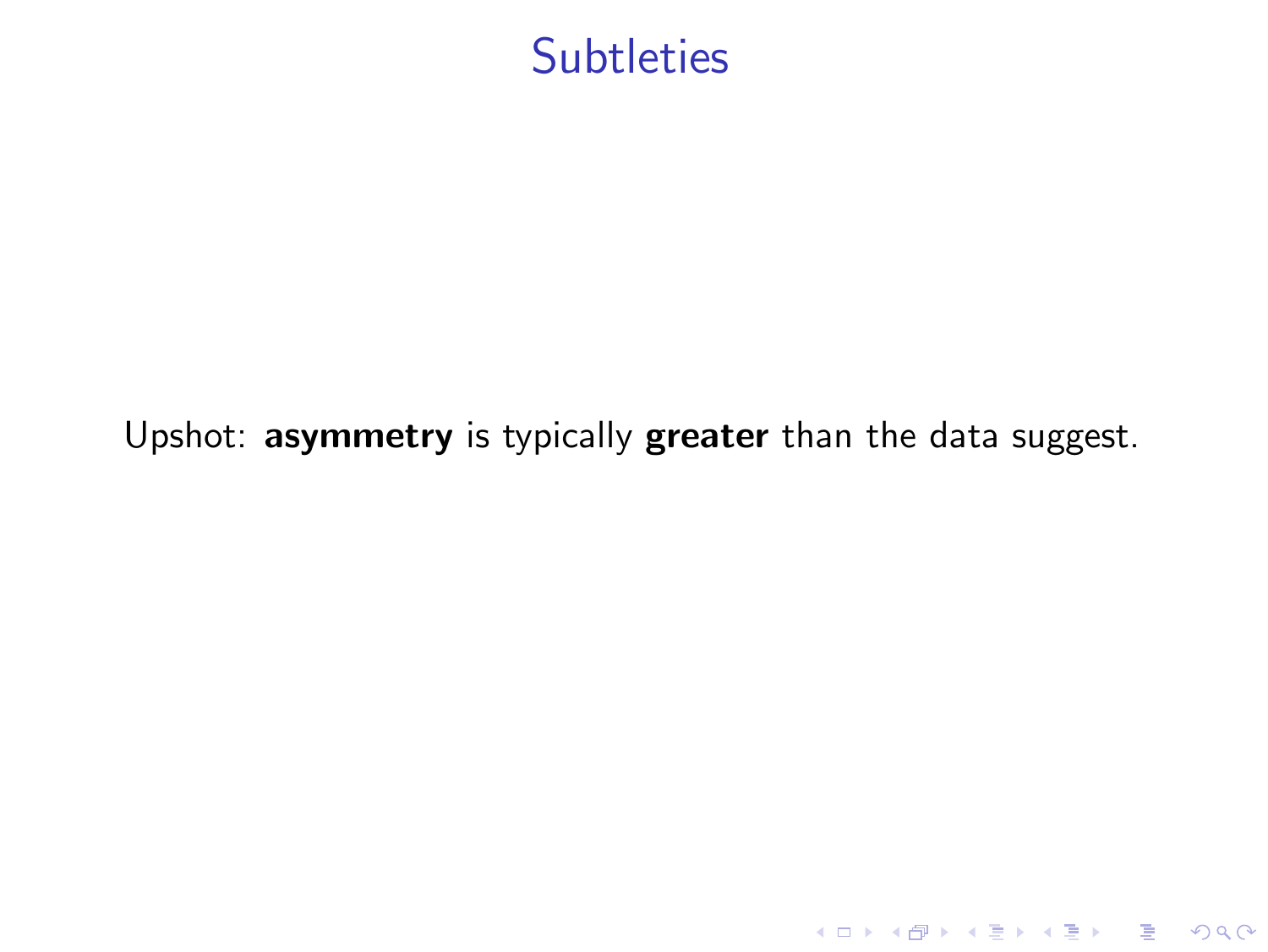## The Battle of Britain: Overall

$$
\frac{dR}{dt} = -g \, G^{1.12 \pm 0.17} R^{0.18 \pm 0.25}, \qquad \frac{dG}{dt} = -r R^{0.00 \pm 0.25} G^{0.86 \pm 0.18}
$$
\n
$$
\text{has } \gamma \equiv 1 + g_1 - g_2 \simeq 1.3, \ \rho \equiv 1 + r_1 - r_2 \simeq 0.8.
$$

K ロ X (日) X (日) X (日) X (日) X (日) X (日) X (日) X (日) X (日) X (日)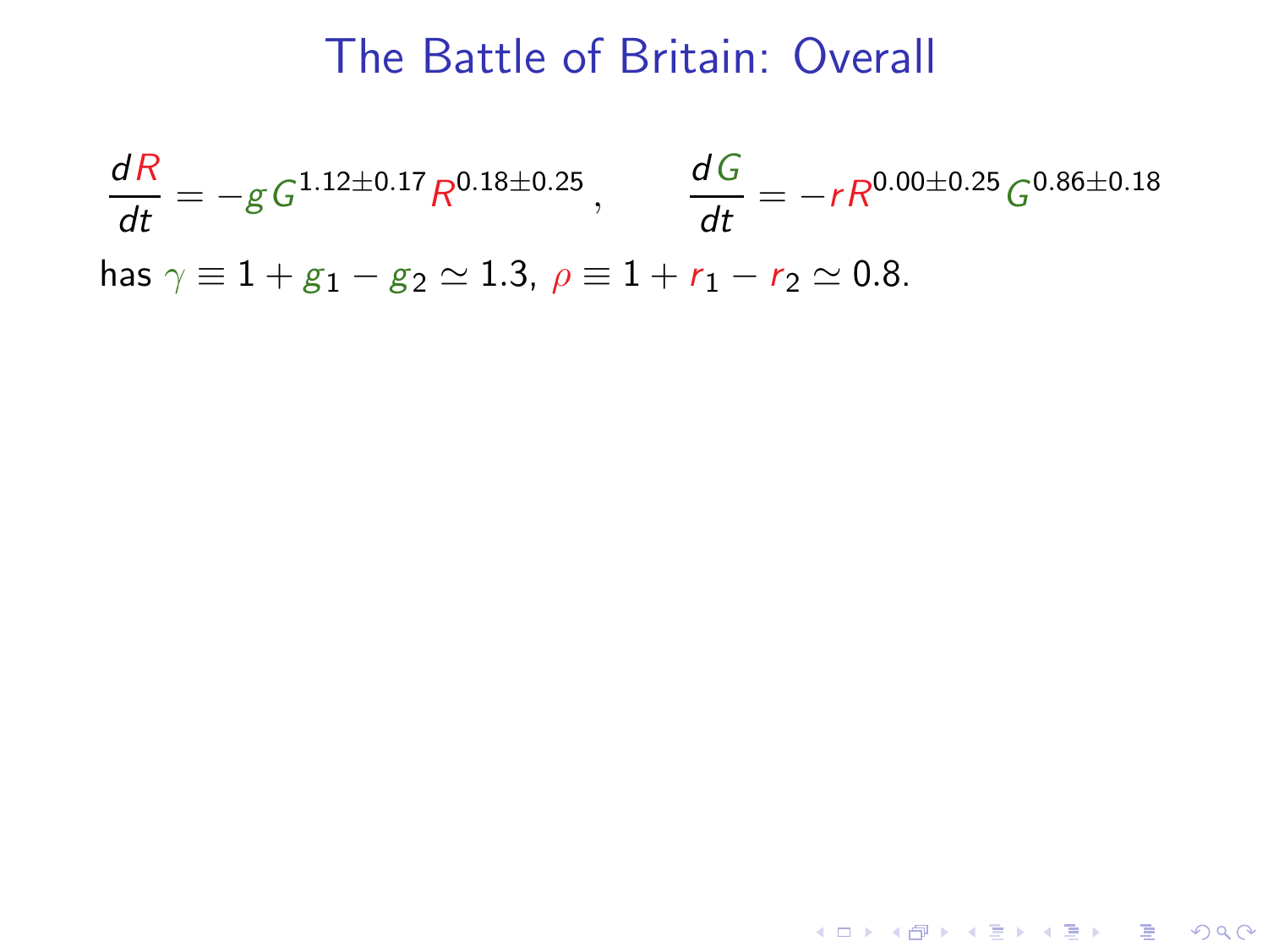#### The Battle of Britain: Overall

$$
\frac{dR}{dt} = -g \, G^{1.12 \pm 0.17} R^{0.18 \pm 0.25}, \qquad \frac{dG}{dt} = -r R^{0.00 \pm 0.25} G^{0.86 \pm 0.18}
$$
\n
$$
\text{has } \gamma \equiv 1 + g_1 - g_2 \simeq 1.3, \ \rho \equiv 1 + r_1 - r_2 \simeq 0.8.
$$

More accurate are the differences of  $g_1 + r_2$  or  $r_1 + g_2$  from one:

$$
g_1 + r_2 = 1.30
$$
,  $r_1 + g_2 = 0.86$ ,

and thus the asymmetry

$$
\gamma - \rho = g_1 + r_2 - r_1 - g_2 = 0.44.
$$

K ロ K イロ K モ X モ X モ X モ コ の Q Q C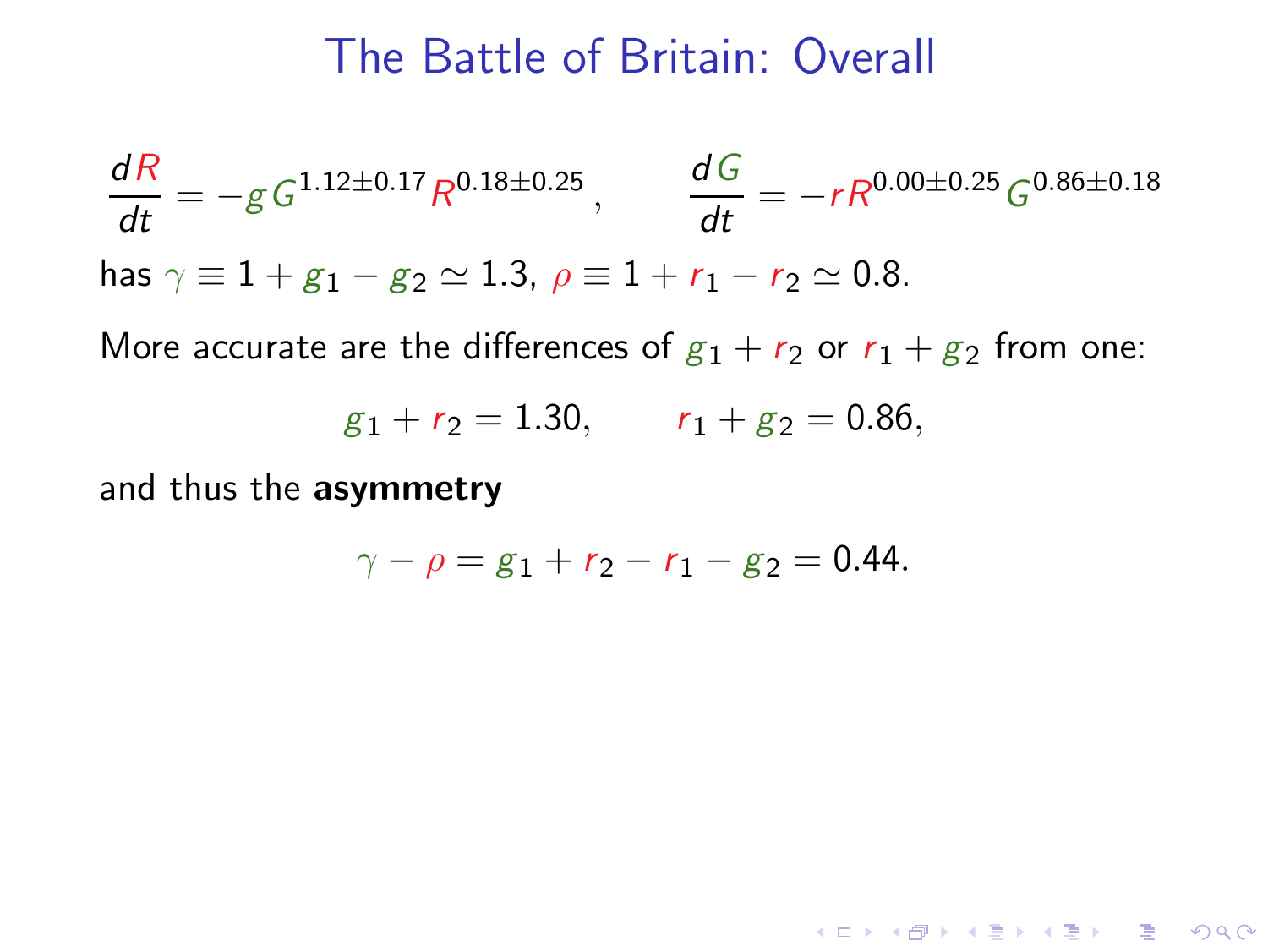## The Battle of Britain: Overall

$$
\frac{dR}{dt} = -g G^{1.12 \pm 0.17} R^{0.18 \pm 0.25}, \qquad \frac{dG}{dt} = -r R^{0.00 \pm 0.25} G^{0.86 \pm 0.18}
$$
  
has  $\gamma \equiv 1 + g_1 - g_2 \simeq 1.3, \ \rho \equiv 1 + r_1 - r_2 \simeq 0.8.$ 

More accurate are the differences of  $g_1 + r_2$  or  $r_1 + g_2$  from one:

$$
g_1 + r_2 = 1.30
$$
,  $r_1 + g_2 = 0.86$ ,

and thus the asymmetry

$$
\gamma - \rho = g_1 + r_2 - r_1 - g_2 = 0.44.
$$

We can conclude with fair confidence that  $\gamma > 1$  and  $\rho < 1$ , and with much more confidence that  $\gamma > \rho$ .

Thus the German attackers may have benefited from mere numbers, all else equal: but the British defenders did not.

lan Johnson & NJM, Lanchester models and the Battle of Britain, Naval Research Logistics 58 (2011) 210-222. **ADD YEARS ARA YOUR**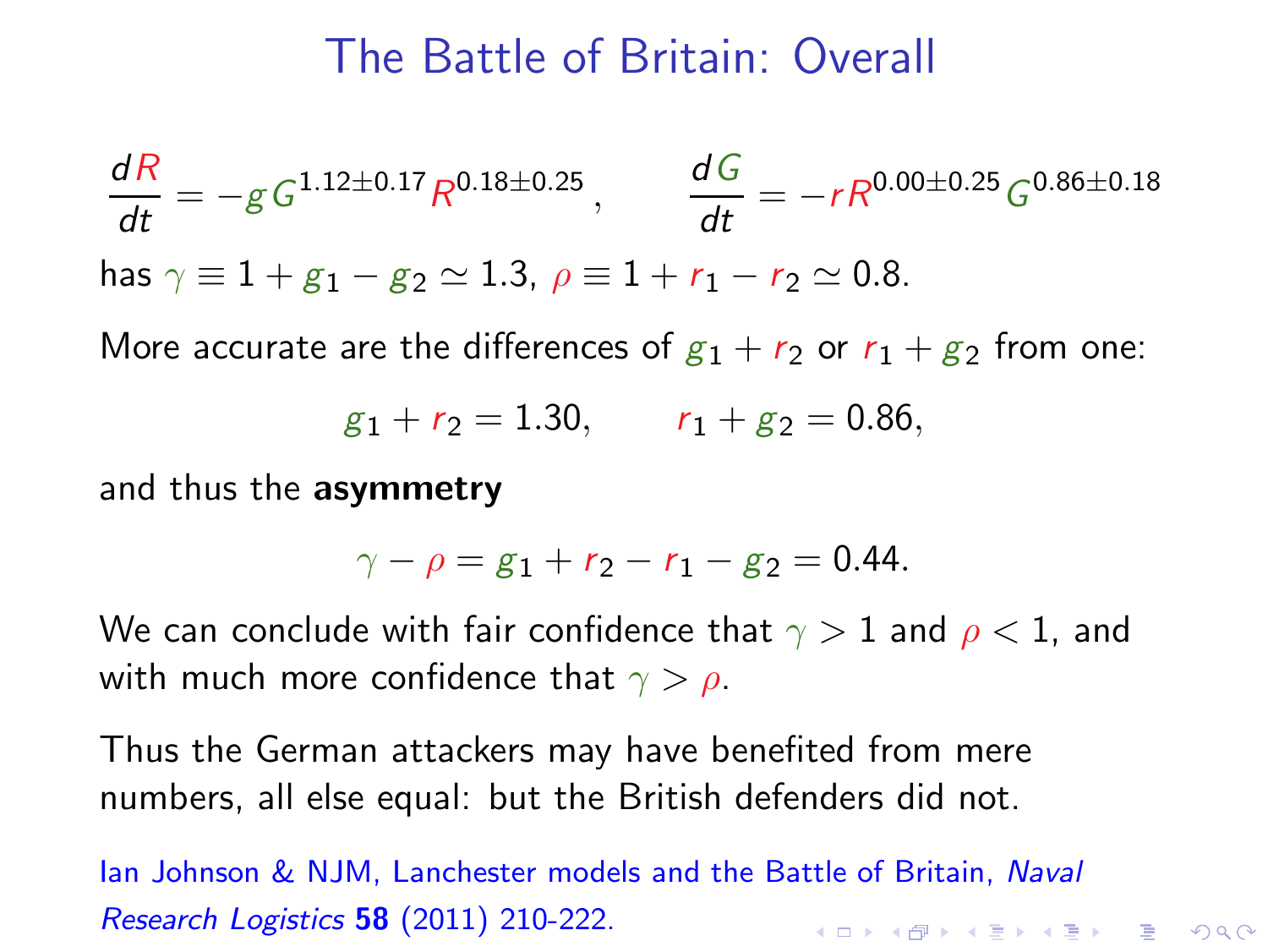Should the RAF's squadrons mass into wings (3 squadrons) or 'Big Wings' (5 or more) before engaging?

K ロ ▶ K @ ▶ K 할 > K 할 > 1 할 > 1 ⊙ Q Q ^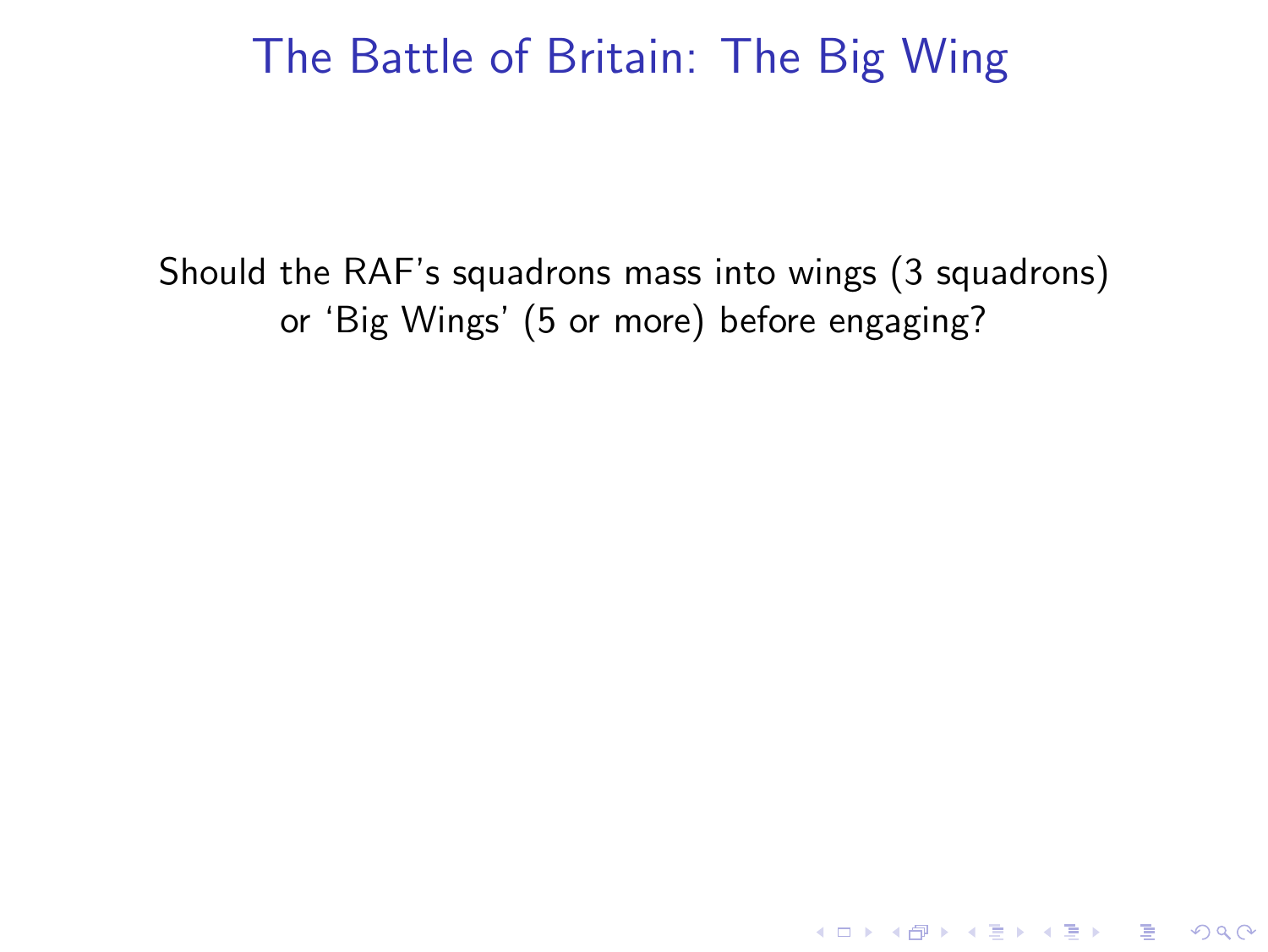Should the RAF's squadrons mass into wings (3 squadrons) or 'Big Wings' (5 or more) before engaging?

Is mere concentration of numbers advantageous for the RAF?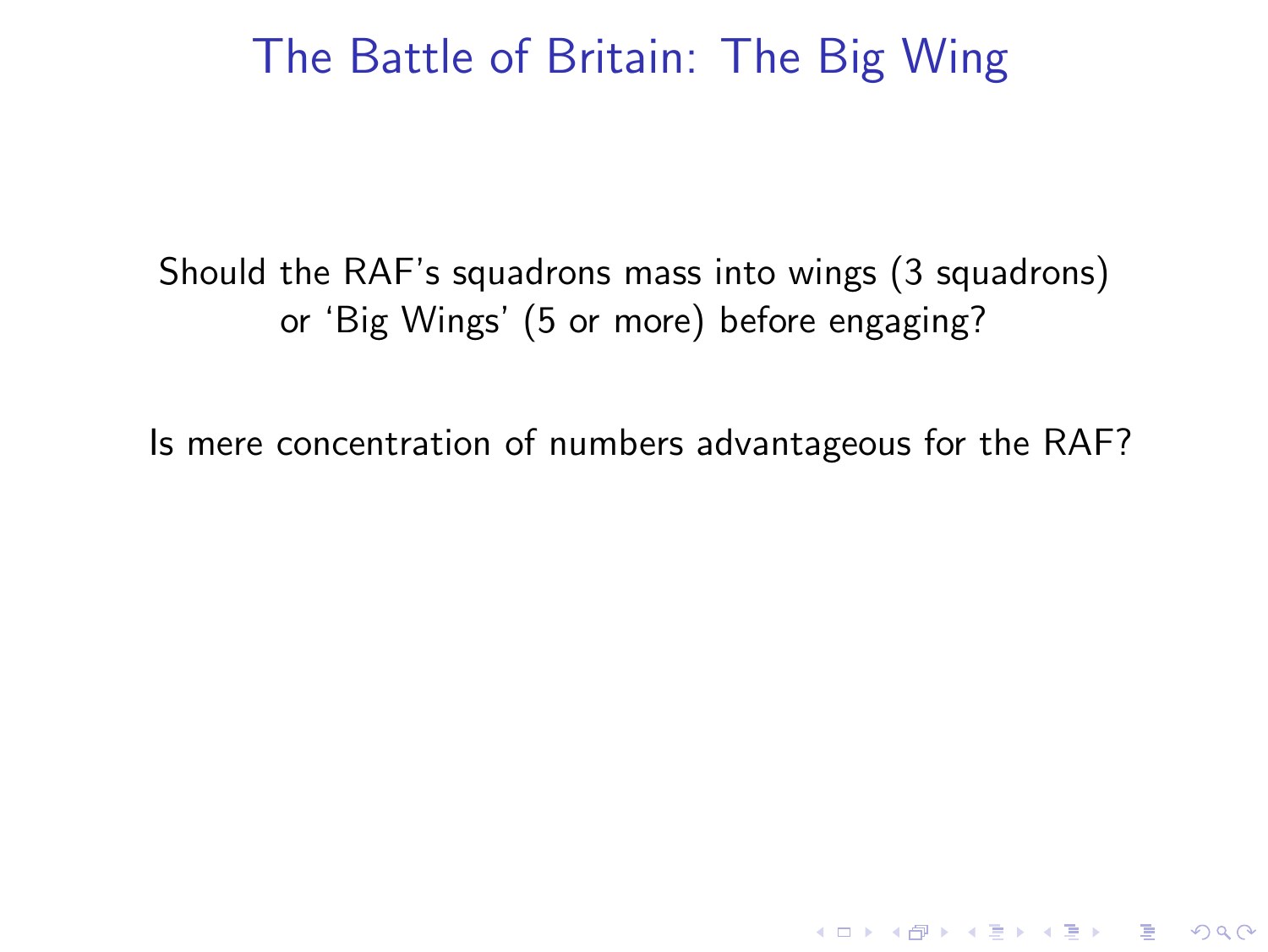Should the RAF's squadrons mass into wings (3 squadrons) or 'Big Wings' (5 or more) before engaging?

Is mere concentration of numbers advantageous for the RAF?

Is  $\rho > 1$ ?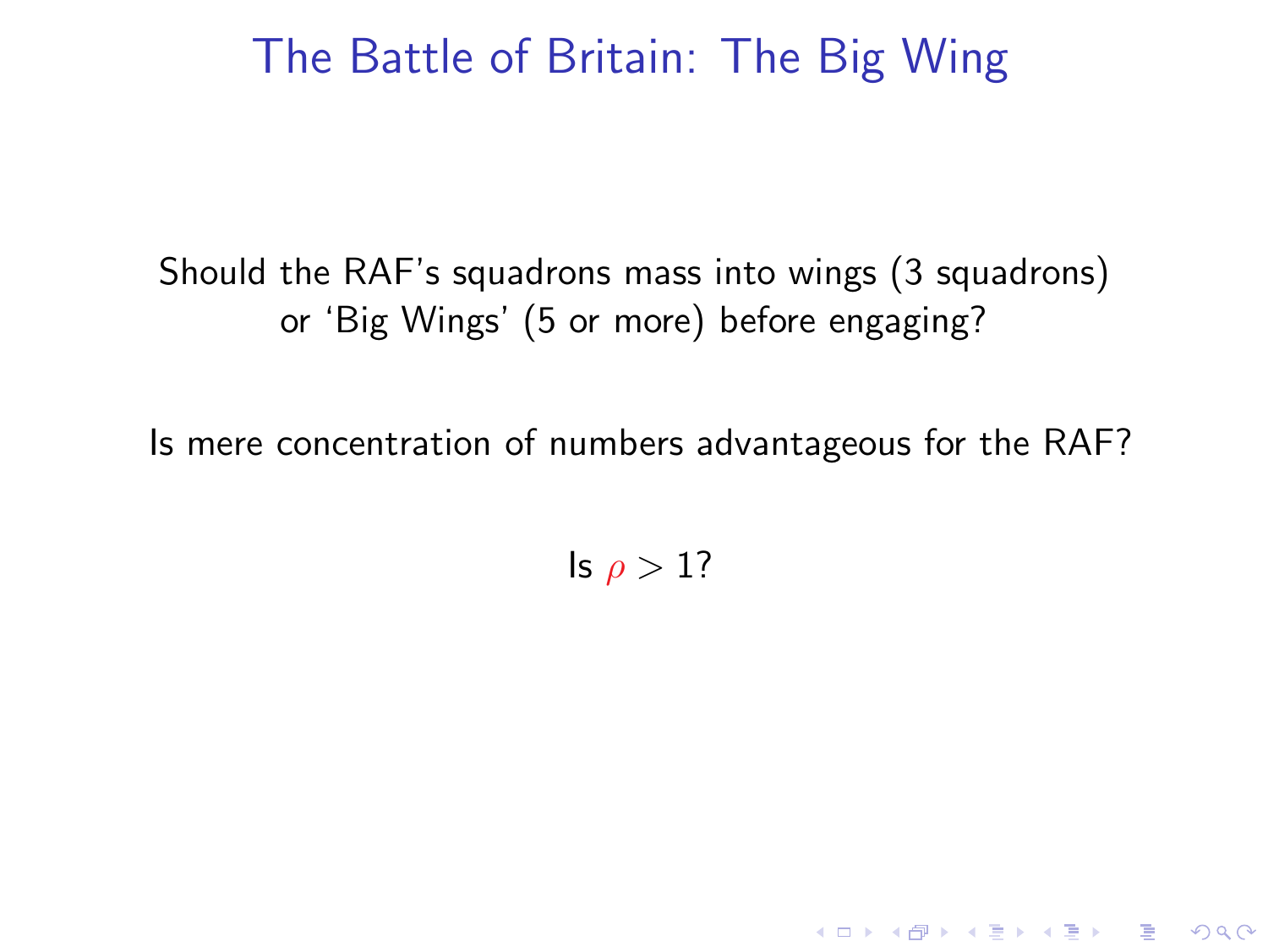Should the RAF's squadrons mass into wings (3 squadrons) or 'Big Wings' (5 or more) before engaging?

Is mere concentration of numbers advantageous for the RAF?

Is  $\rho > 1$ ?

No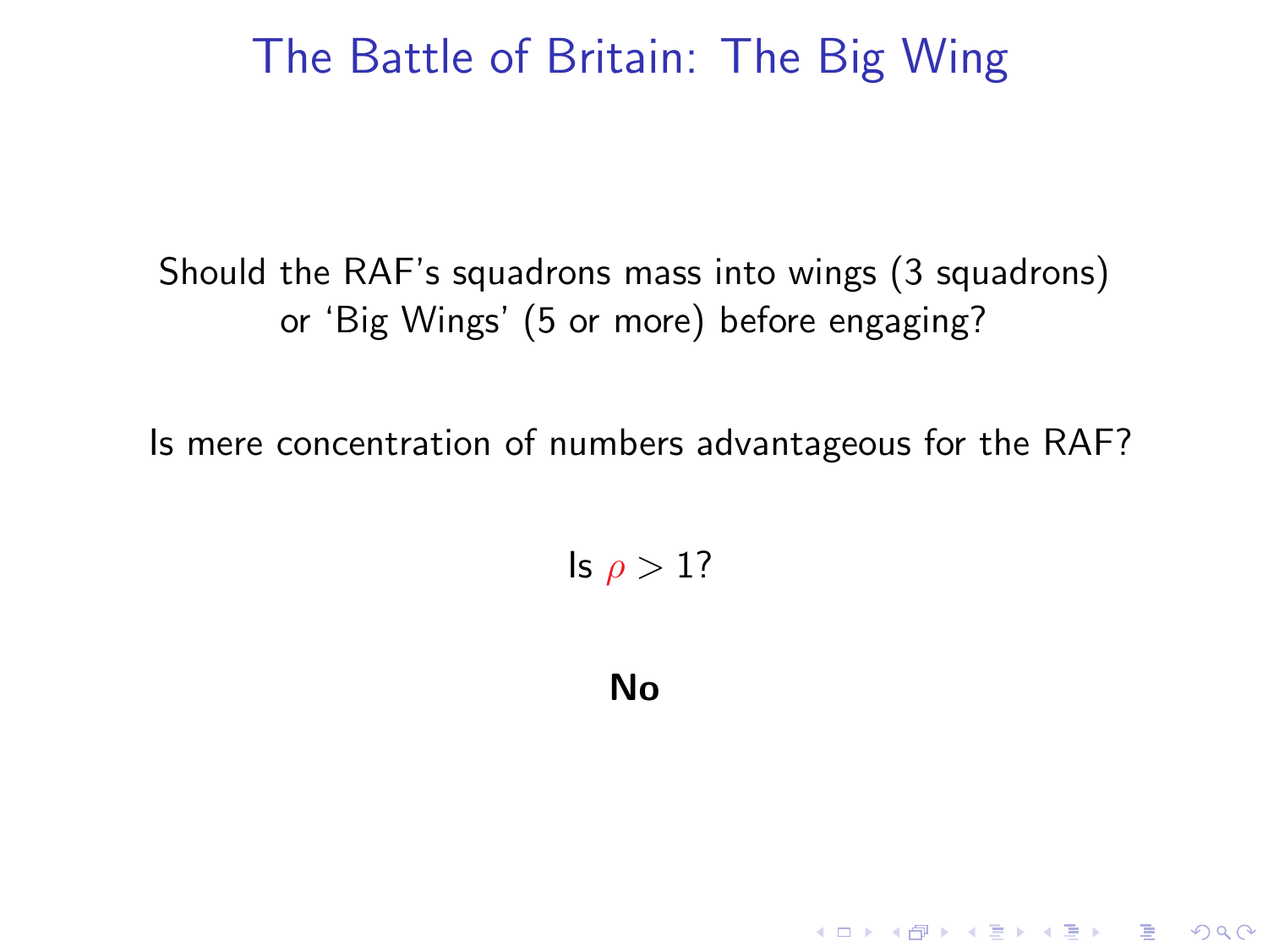'British air doctrine was based upon Lanchester' (Higham)

– and Trafford Leigh-Mallory, commander of 12 Group to the north, wanted Big Wings.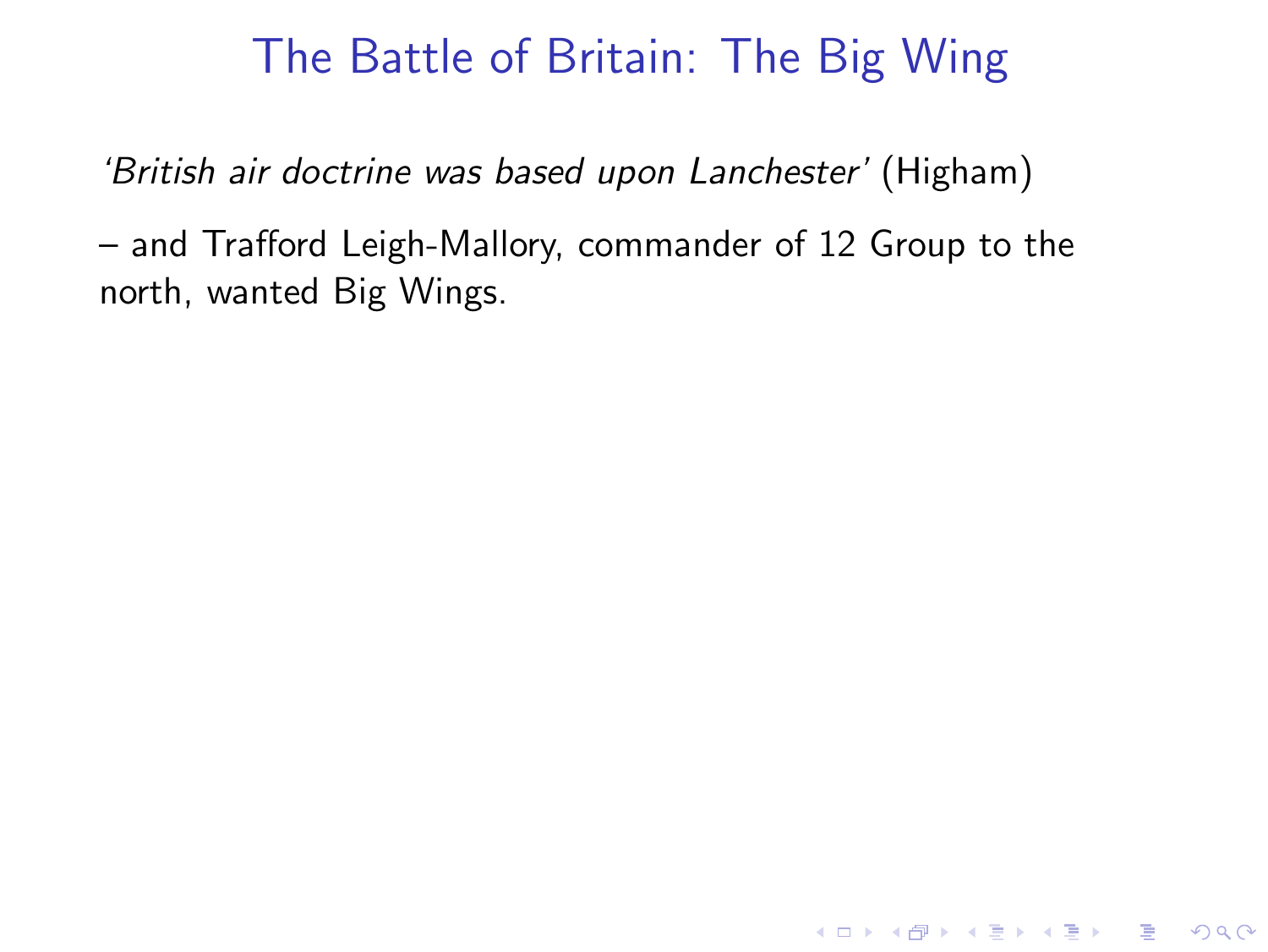'British air doctrine was based upon Lanchester' (Higham)

– and Trafford Leigh-Mallory, commander of 12 Group to the north, wanted Big Wings.

Rather, to the extent to which  $\gamma > \rho$ , the RAF had a defender's advantage.

The achievement of Keith Park (Commander, 11 Group, RAF Fighter Command) lay in creating and exploiting this advantage:

'It [is] better to have even one strong squadron of our fighters over the enemy than a wing of three climbing up below them'

NJM & Chris Price, Safety in Numbers: Ideas of concentration in Royal Air Force fighter defence from Lanchester to the Battle of Britain, History 96 (2011) 304-325.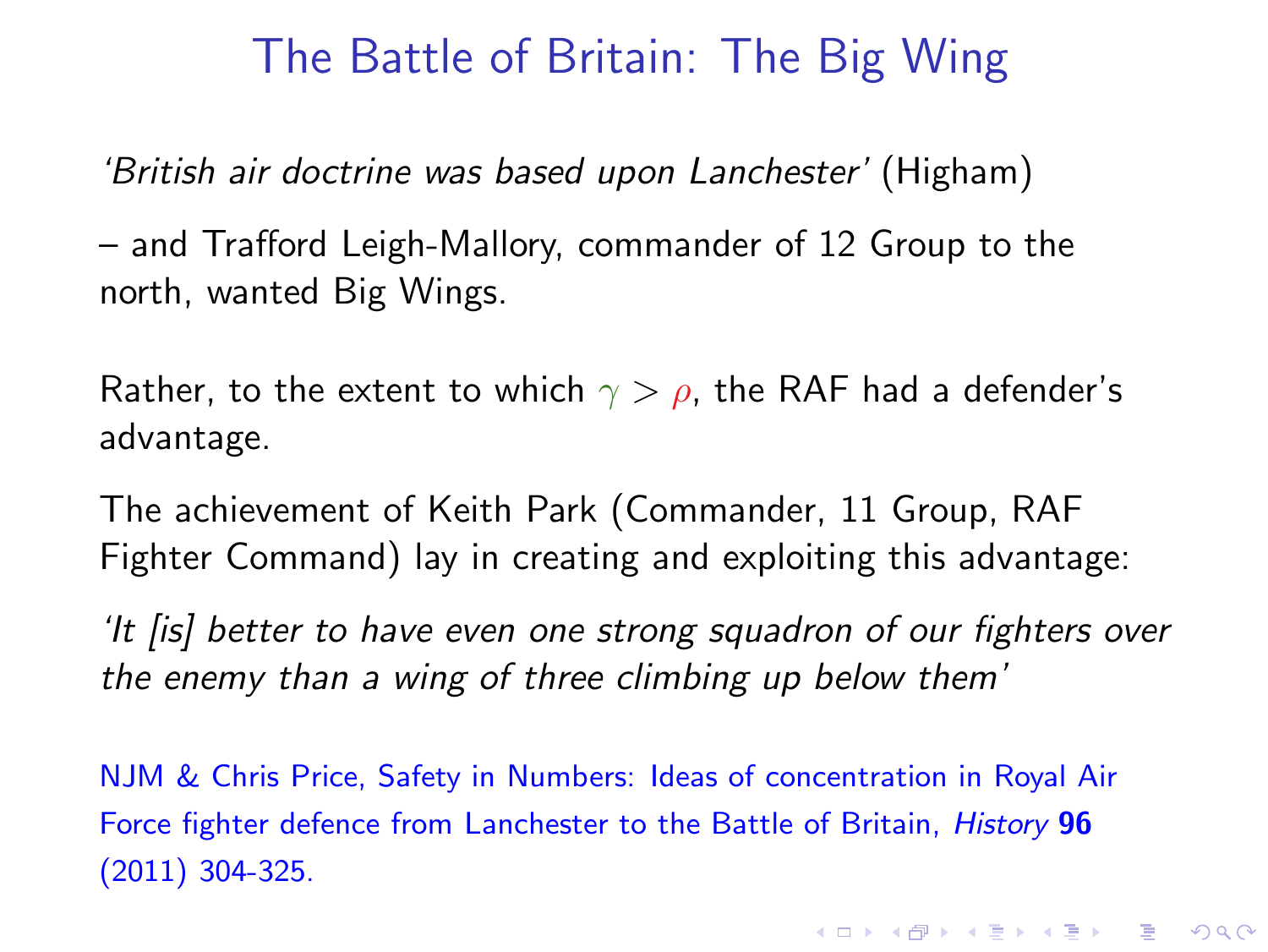K ロ ▶ K @ ▶ K 할 ▶ K 할 ▶ 이 할 → 9 Q Q →

What are the exponents for air combat?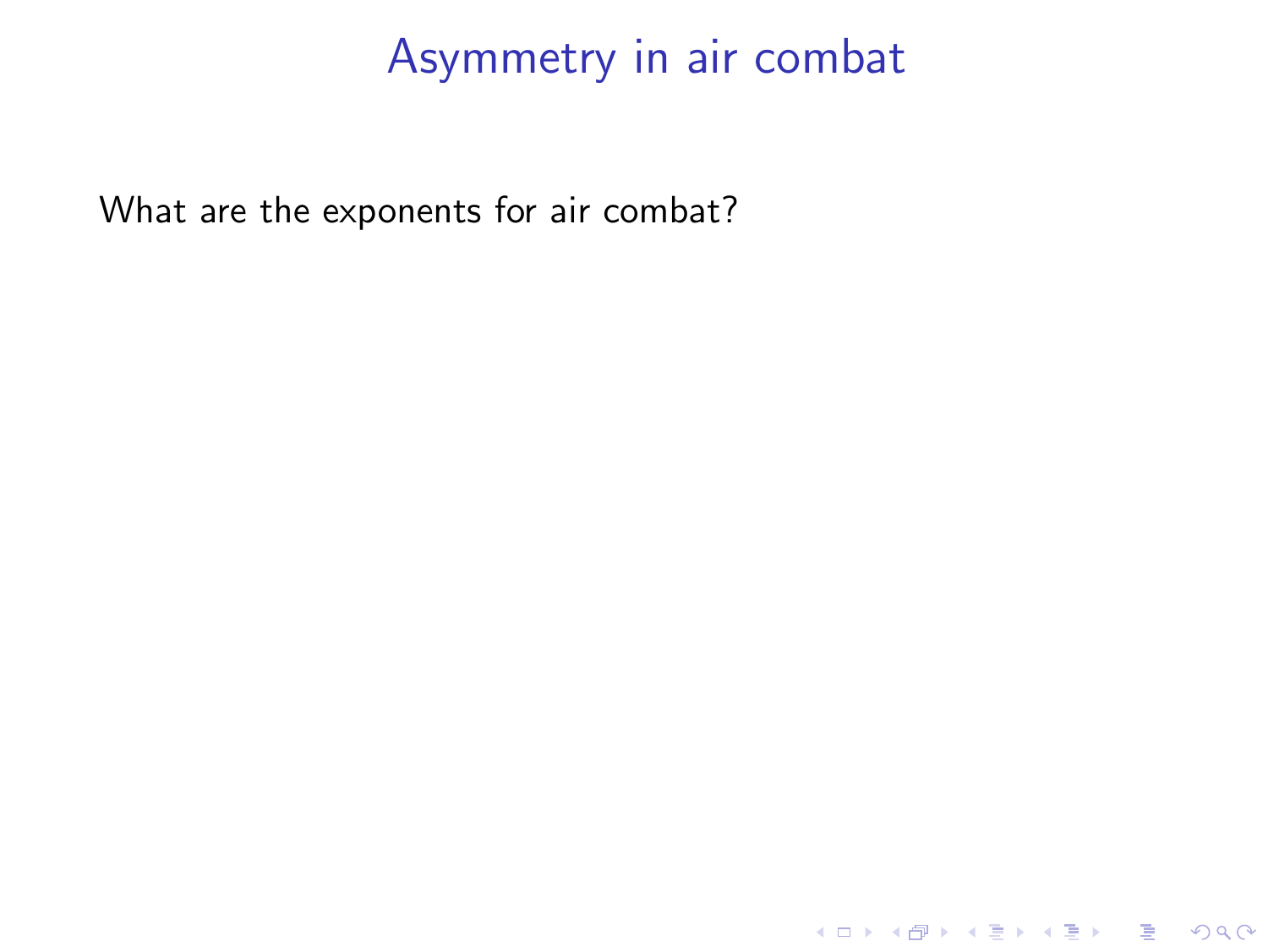K ロ K K (P) K (E) K (E) X (E) X (P) K (P)

What are the exponents for air combat?

Battle of Britain: Germans 1.3 , British 0.8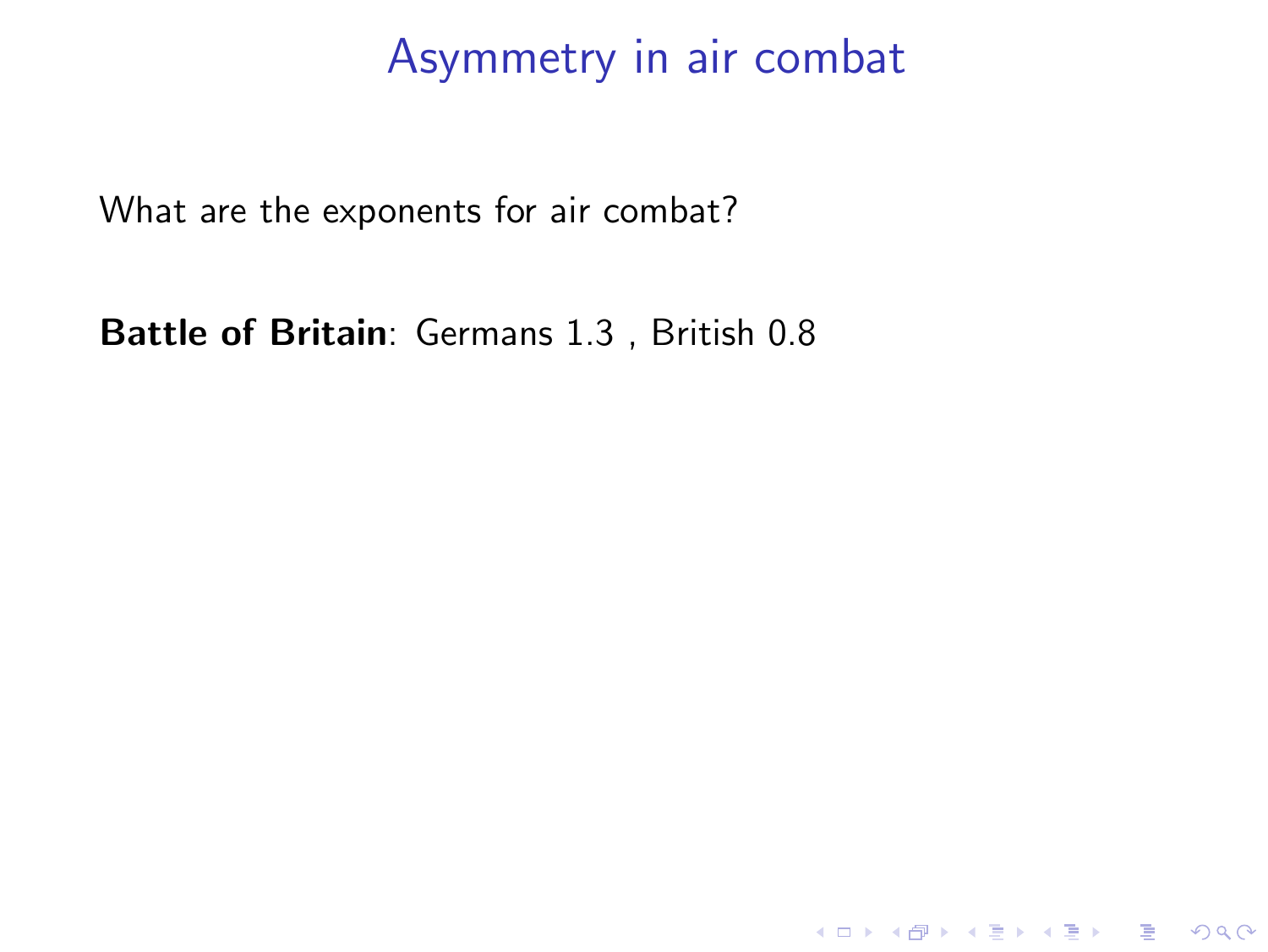KO K K Ø K K I K I I LA K I I K K K K I LA K I I LA

What are the exponents for air combat?

Battle of Britain: Germans 1.3 , British 0.8

Pacific air war: Americans 1.3, Japanese 0.9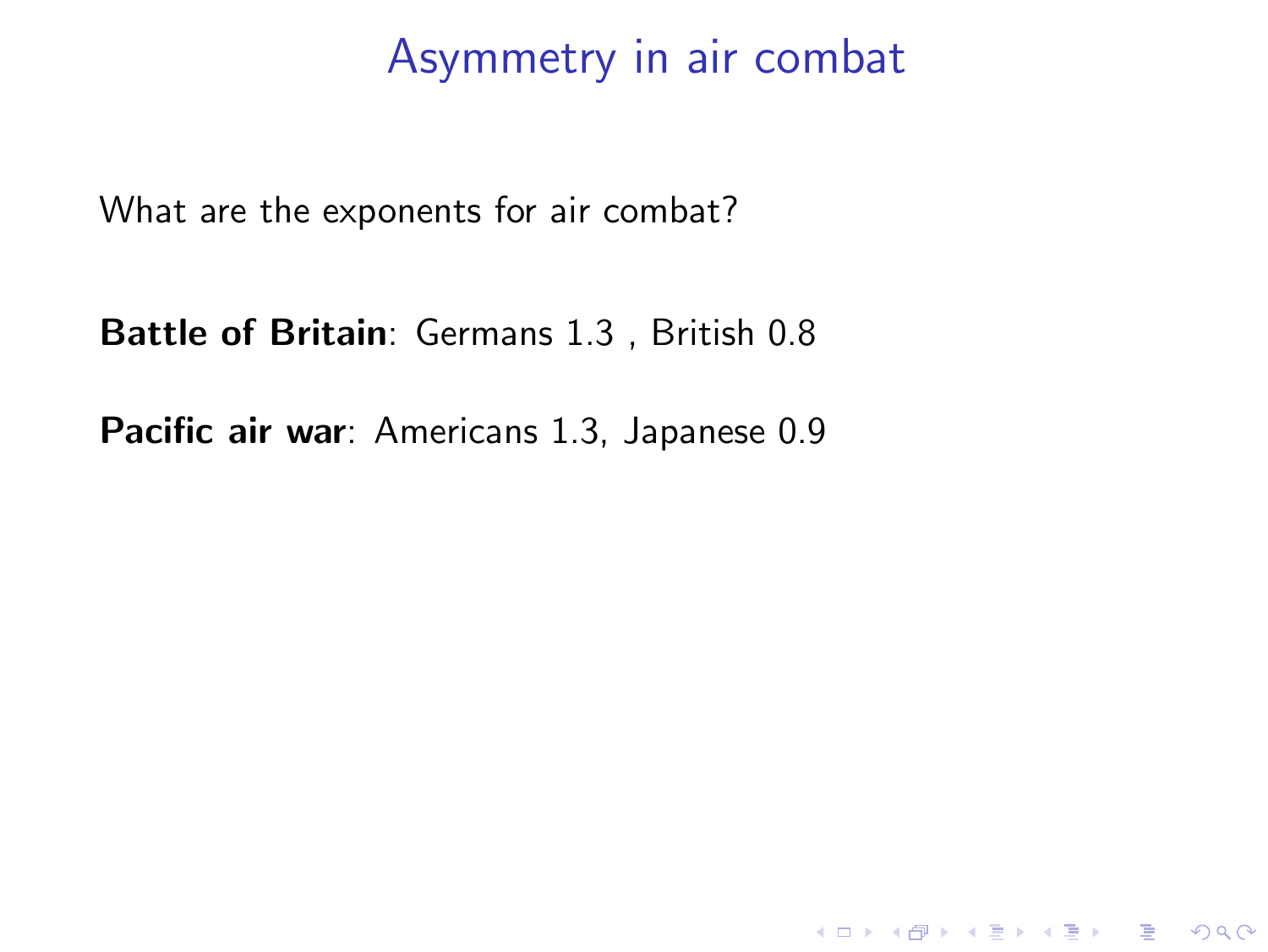K ロ ▶ K @ ▶ K 할 > K 할 > 1 할 > 1 이익어

What are the exponents for air combat?

Battle of Britain: Germans 1.3 , British 0.8

Pacific air war: Americans 1.3, Japanese 0.9

Korea: Americans 1.2, North Koreans 0.1

– and these differences are understated.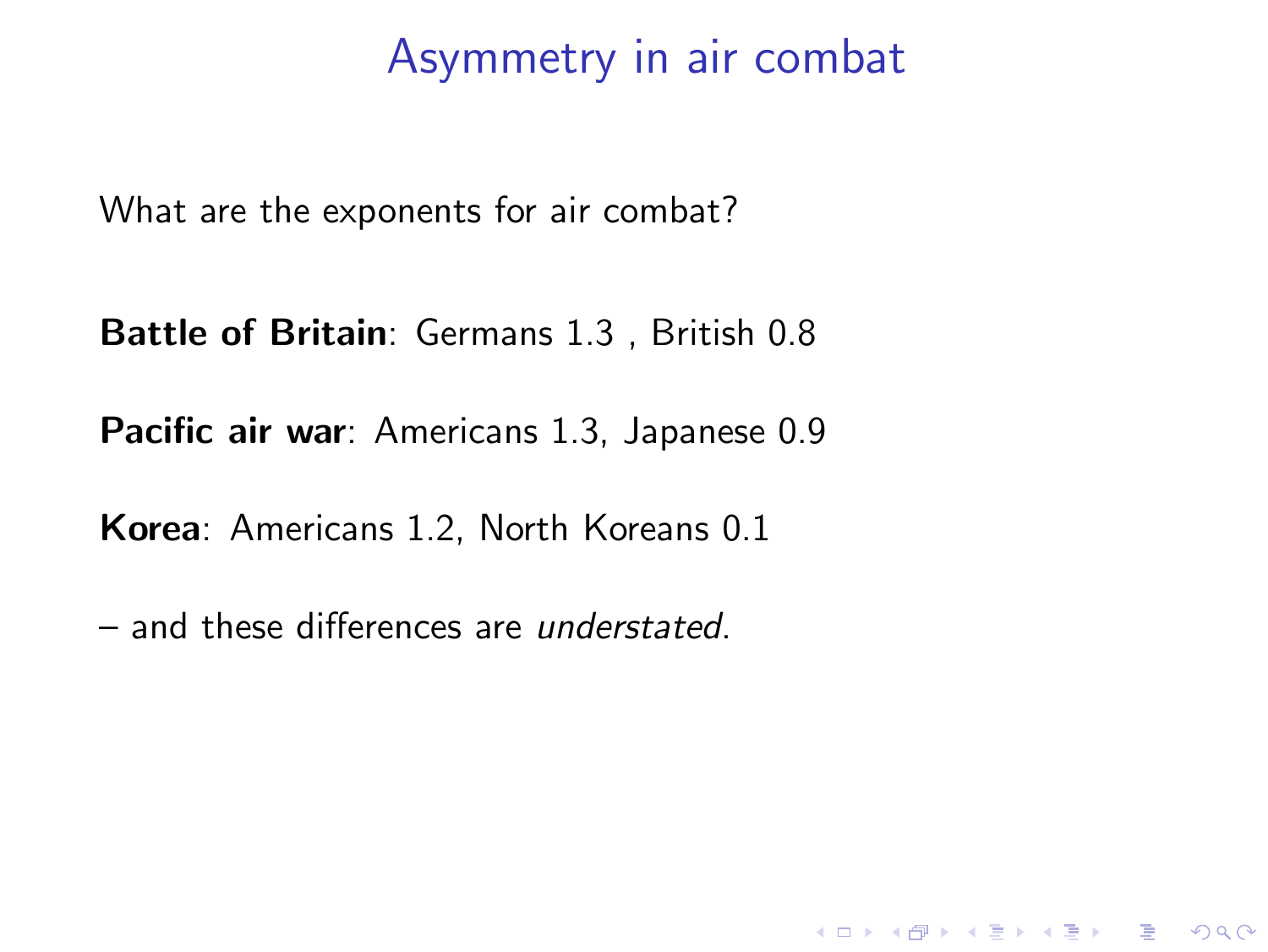What are the exponents for air combat?

Battle of Britain: Germans 1.3 , British 0.8

Pacific air war: Americans 1.3, Japanese 0.9

Korea: Americans 1.2, North Koreans 0.1

– and these differences are understated.

The best engagement-level data we have is for Vietnam.

**KORK EXTERNE PROVIDE**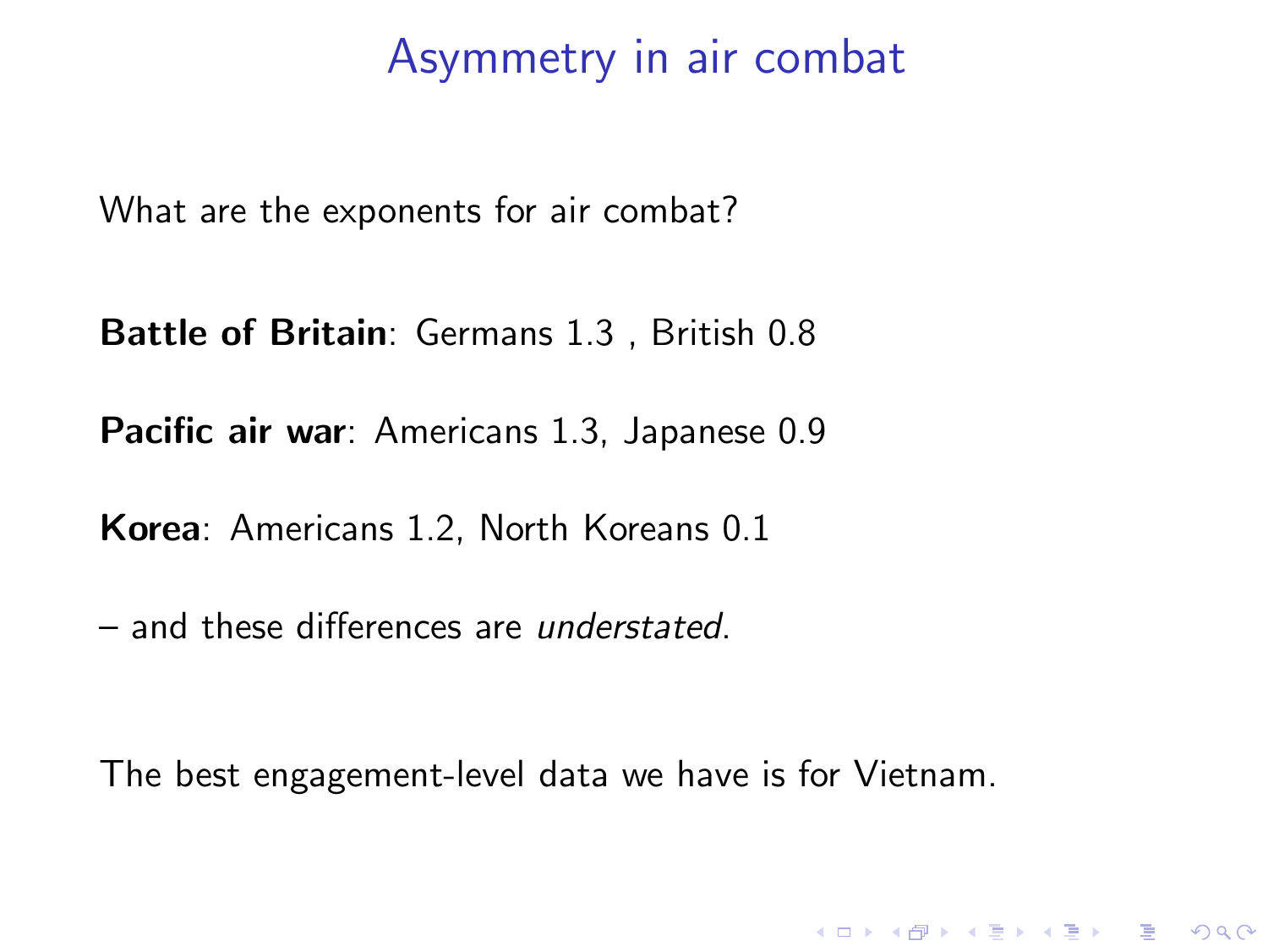## Vietnam 1965-68; Rolling Thunder

Engagement-level data, and a simple linear regression of loss rates against numbers.

**K ロ ▶ K @ ▶ K 콜 K K 콜 K - 콜 - ② Q (N K** 

Does a sortie lead to a kill, a loss, or neither?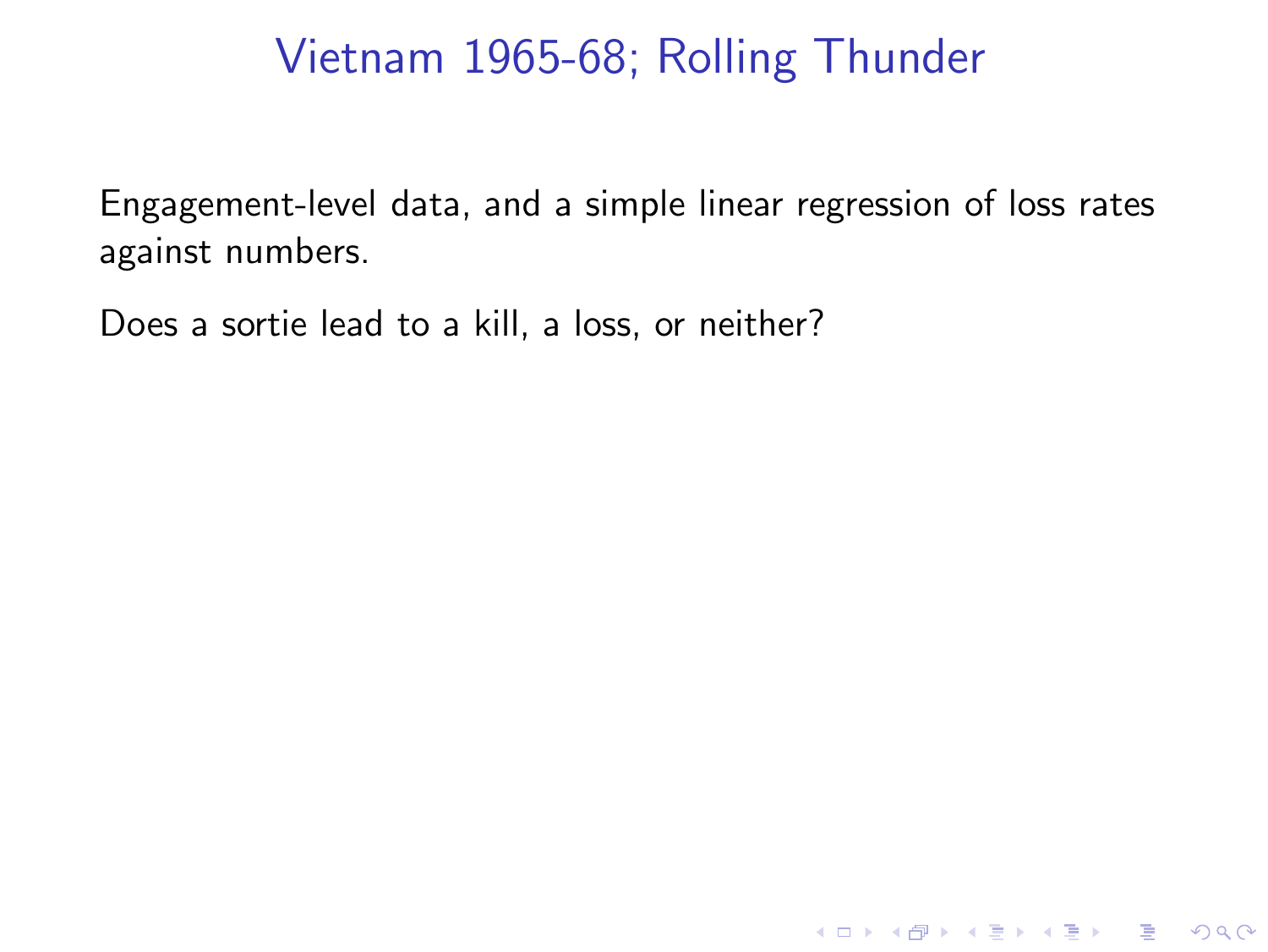## Vietnam 1965-68; Rolling Thunder

Engagement-level data, and a simple linear regression of loss rates against numbers.

Does a sortie lead to a kill, a loss, or neither?

F4 (US fighter) sorties tend to cause NVAF (but not US) losses. F105 (US bomber) sorties tend to cause neither.

K ロ ▶ K @ ▶ K 할 > K 할 > 1 할 > 1 이익어

US conclusion: F4s should sortie in numbers.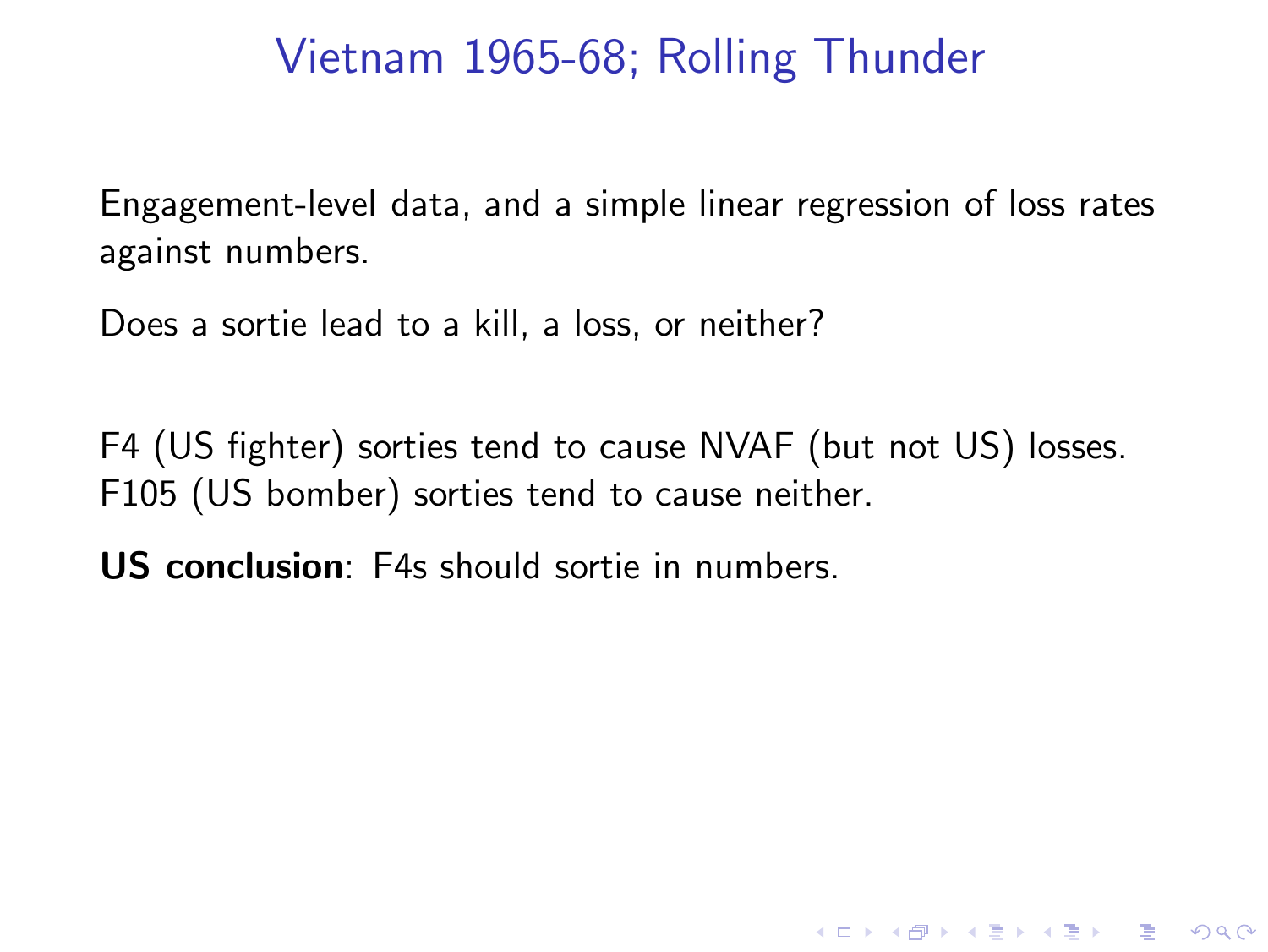## Vietnam 1965-68; Rolling Thunder

Engagement-level data, and a simple linear regression of loss rates against numbers.

Does a sortie lead to a kill, a loss, or neither?

F4 (US fighter) sorties tend to cause NVAF (but not US) losses. F105 (US bomber) sorties tend to cause neither.

US conclusion: F4s should sortie in numbers.

NVAF (MiG 17,19,21) sorties tend to cause **own** losses, whether against F4s or F105s.

NVAF conclusion: sortie sparingly, disrupt, avoid engagement.

**K ロ ▶ K @ ▶ K 할 X K 할 X - 할 X - 9 Q Q ^**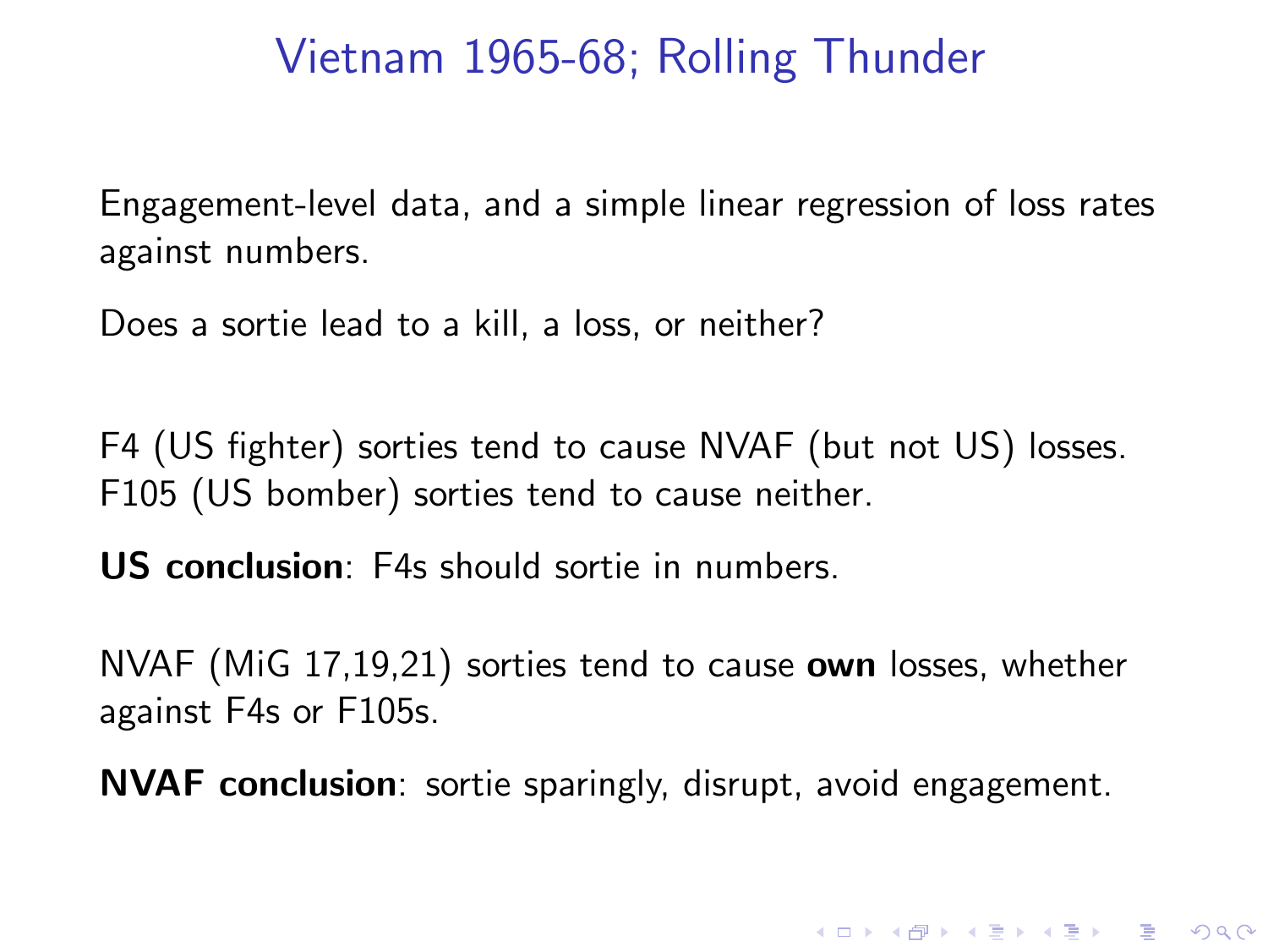To believe that air combat is square-law and symmetric is precisely wrong: air combat is approximately linear-law, and asymmetric.

K ロ ▶ K @ ▶ K 할 ▶ K 할 ▶ 이 할 → 9 Q Q →